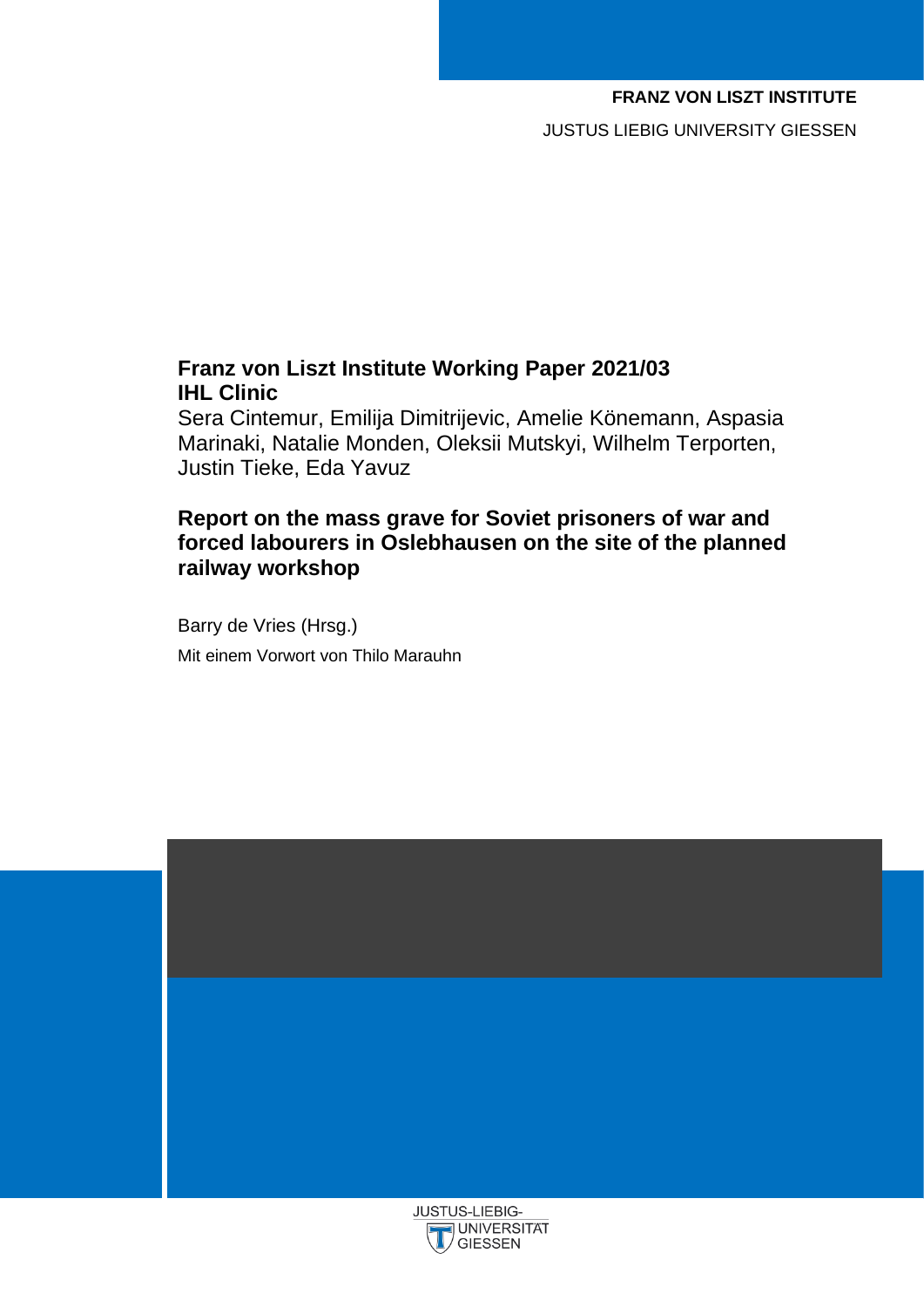Sera Cintemur, Emilija Dimitrijevic, Amelie Könemann, Aspasia Marinaki, Natalie Monden, Oleksii Mutskyi, Wilhelm Terporten, Justin Tieke, Eda Yavuz

### **Report on the mass grave for Soviet prisoners of war and forced labourers in Oslebhausen on the site of the planned railway workshop**

Barry de Vries (Hrsg.) Mit einem Vorwort von Thilo Marauhn

### **Franz von Liszt Institute Working Paper 2021/03**

Franz von Liszt Institute - Justus Liebig University Giessen November 2021

© 2021 by the author

Downloads www.uni-giessen.de/intlaw Go to Research / Franz von Liszt Institute Working Papers

**FRANZ VON LISZT INSTITUTE** FOR INTERNATIONAL AND COMPARATIVE LAW Licher Strasse 76 | D-35394 Giessen | Germany

Tel. +49 641 99 211 58 Fax +49 641 99 211 59 www.uni-giessen.de/intlaw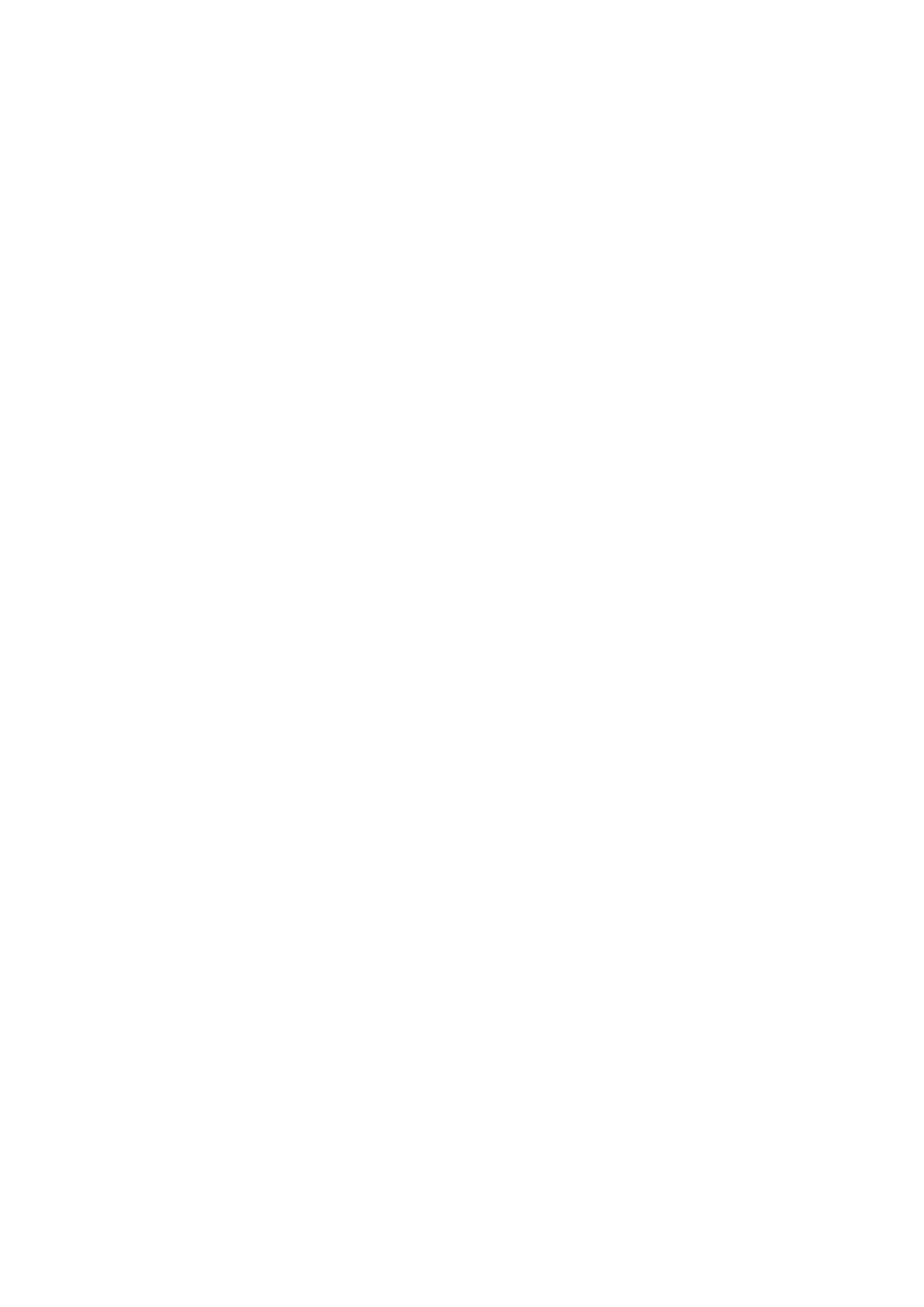# **Contents**

| 1. Does the "permanent right of rest" end as soon as the decomposition process is completed?  3                                                                                                                                                                                              |
|----------------------------------------------------------------------------------------------------------------------------------------------------------------------------------------------------------------------------------------------------------------------------------------------|
| 2. Does a war gravesite lose its status as soon as no more mortal remains can be found? 5                                                                                                                                                                                                    |
| 3. How can exhumation and reburial be carried out if no remains are found? 7                                                                                                                                                                                                                 |
|                                                                                                                                                                                                                                                                                              |
| 5. Can it still be assumed that the war dead remained in the cemetery if their names and/or other<br>data, such as dates of birth and death, cannot be found on the official register lists of the reburial                                                                                  |
| 6. Is it to be assumed in this respect that war dead whose burial is documented for the cemetery<br>(Question 4.) and whose exhumation and reburial cannot be proven (Question 5.) are still buried at<br>the original site and that they have thus found their final resting place there?12 |
| 7. Does this final resting place (question 6.) still qualify as a war gravesite?14                                                                                                                                                                                                           |
| 8. Is the establishment of a railway workshop next to or on the site of a war gravesite compatible                                                                                                                                                                                           |
|                                                                                                                                                                                                                                                                                              |
|                                                                                                                                                                                                                                                                                              |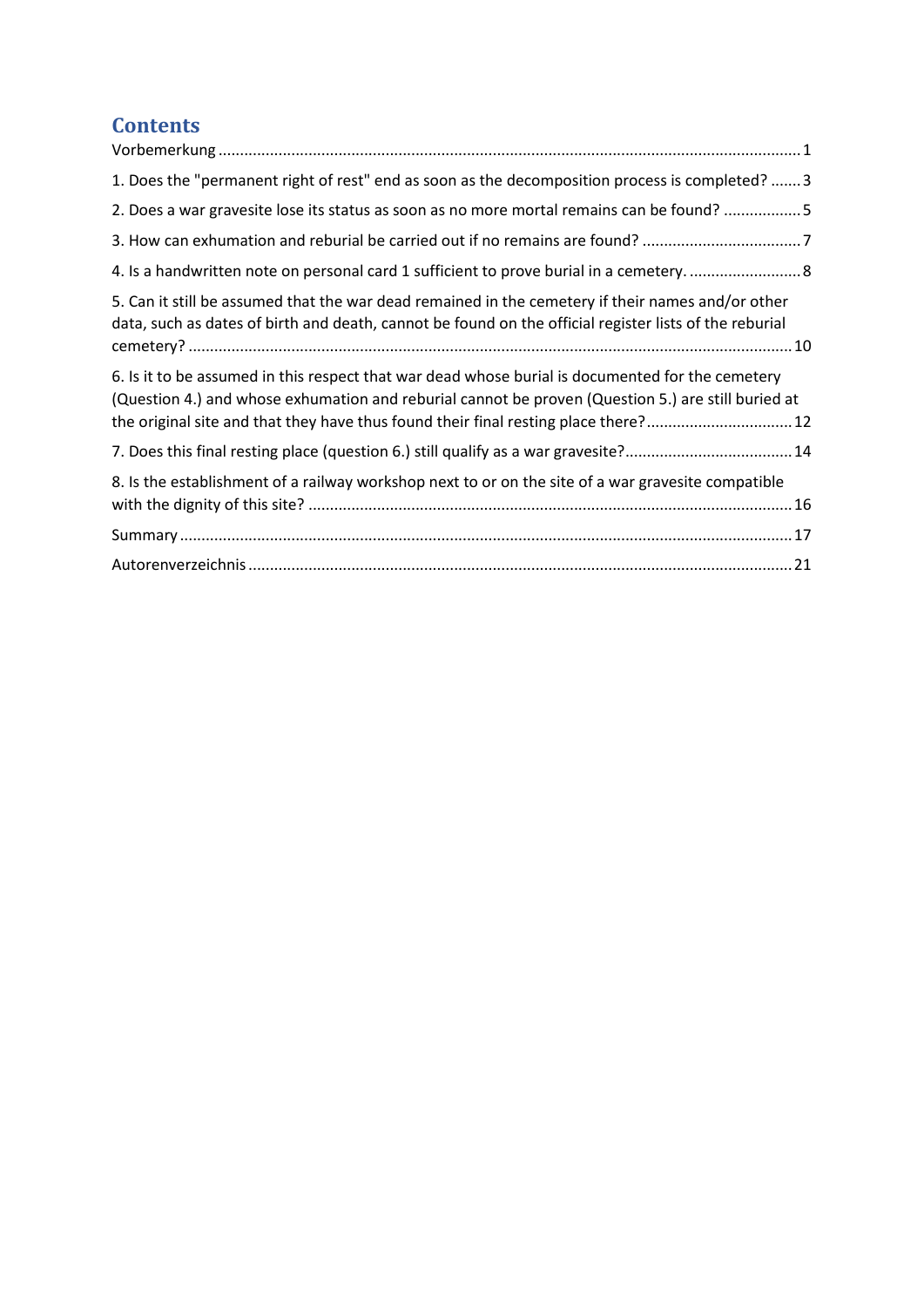### <span id="page-4-0"></span>**Vorbemerkung**

Dieses Working Paper geht auf eine Anfrage des Bremer Friedensforums zurück. Laut Recherchen des Friedensforums und der "Bürgerinitiative Bremen-Oslebshausen und umzu" liegen auf einem Gelände, auf dem eine neue Bahnwerkstatt errichtet werden soll, noch die sterblichen Überreste von sowjetischen Kriegsgefangenen aus den Jahren 1941 bis 1945. In diesem Zusammenhang stellt sich u.a. die Frage, wie das humanitäre Völkerrecht Gräber von Kriegsgefangenen schützt. Das Bremer Friedensforum ist an uns mit der Bitte herangetreten, die damit verbundenen Fragen aufzugreifen und dazu Stellung zu nehmen. In Absprache mit Herrn Ekkehard Lentz, dem Sprecher des Bremer Friedensforums, und im Austausch mit meinem Mitarbeiter Barry de Vries haben wir die Idee entwickelt, Studierende aus unserer "International Humanitarian Law Clinic" mit dem Thema zu konfrontieren und sie um schriftliche Beantwortung einer Reihe von Detailfragen zu bitten. Wir haben uns entschlossen, diese Bearbeitungen der Studierenden unkommentiert zu veröffentlichen, weil wir gerade darin eine Möglichkeit sehen, einerseits das Thema in die Öffentlichkeit zu tragen, andererseits den Studierenden ein Forum zu bieten, um eine eigenständige Transferleistung vom Erlernten hin zur praktischen Anwendung zu erbringen. Es bedarf keiner weiteren Erläuterung, dass damit auch eine Auseinandersetzung mit der geschichtlichen Aufarbeitung nationalsozialistischen Unrechts verbunden ist – und ein zivilgesellschaftlicher Beitrag zur Arbeit des Bremer Friedensforums und der genannten Bürgerinitiative geleistet werden kann.

Die Regeln des in bewaffneten Konflikten geltenden Rechts zum Umgang mit den sterblichen Überresten von Kombattanten und Kriegsgefangenen laufen immer wieder Gefahr, in Anbetracht anderer aktueller Herausforderungen in der Anwendung des humanitären Völkerrechts in den Hintergrund gedrängt zu werden. Zu Recht hat der Schutz der Zivilbevölkerung an Bedeutung gewonnen. Trotz dieses Bedeutungszuwachses sollte aber der Schutz anderer Personengruppen nicht geringgeschätzt oder gar vergessen werden. Die Gefahr eines solchen Vergessens ist im Fall von Kriegsgräbern besonders groß, obwohl wir uns gerade in Europa der vielen Opfer des Zweiten Weltkriegs immer bewusst geblieben sind. Aber mit der zeitlichen Distanz geht häufig auch ein Vergessen einher.

Deshalb ist es um so bedeutsamer, dass der Schutz von Kriegsgräbern im humanitären Völkerrecht zum einen zeitlich nicht begrenzt ist, zum anderen auch eine über das Erinnern hinausgehende Mahnund Warnfunktion erfüllt, die in Anbetracht vergangenen Leids künftiges Leid verhindern soll. Immer wieder sprechen die einschlägigen Völkerrechtsnormen, auf die ich hier nur auszugsweise anhand des Ersten Zusatzprotokolls von 1977 eingehen möchte, von "Achtung" ("respect") im Zusammenhang mit den sterblichen Überresten von Kriegsopfern (Art. 34 Abs. 1 ZP I). Diese "Achtung" wird mit konkreten Maßnahmen verbunden, zu denen etwa die (möglichst durch völkerrechtliche Verträge gesicherte) "dauernde Achtung und Instandhaltung der Grabstätten" ("to protect and maintain such gravesites permanently") gehören (Art. 34 Abs. 2 ZP I). Der besondere Status von Kriegsgräbern wird auch daran deutlich, dass Umbettungen nur "im zwingenden öffentlichen Interesse" ("public necessity") und unter Einbeziehung des jeweiligen Heimatstaates des Kriegsopfers zulässig sind (Art. 34 Abs. 4 ZP I). Die ausführlichen Bestimmungen des III. (Art. 120-121) und IV. (Art. 129-131) Genfer Abkommens unterstreichen die besondere Bedeutung eines dauerhaften Schutzes auch dadurch, dass sie davon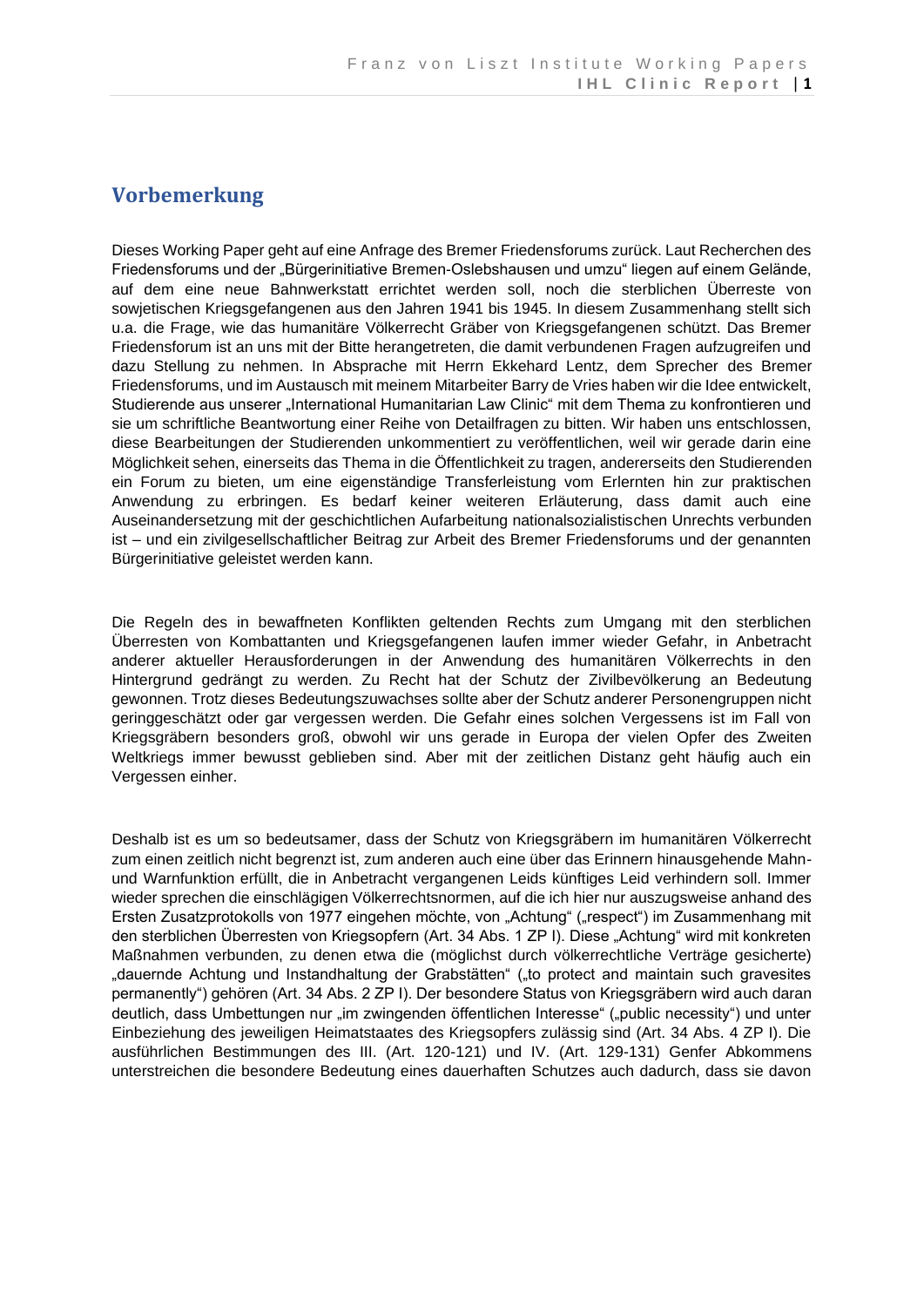sprechen, dass solche Gräber "jederzeit" ("always") (Art. 120 III. GA) wieder auffindbar sein müssen. Der zentrale Korpus dieser vertraglichen Bestimmungen ist auch Bestandteil des Völkergewohnheitsrechts.

In einer kurzen Einleitung lassen sich nicht alle Antworten, die die Teilnehmerinnen und Teilnehmer der International Humanitarian Law Clinic verfasst haben, konzise wiedergeben. Es lässt sich aber unterstreichen, dass die Achtung vor dem Menschen, vor dem Kriegsopfer, Ausdruck menschlichen Respekts ist, geht es doch im humanitären Völkerrecht um die Einhaltung entsprechender Mindeststandards. In diesem Sinne möchte ich zur Lektüre der englischsprachigen Beiträge in diesem kleinen Heft einladen – und zur weiteren Diskussion über die gleichermaßen historischen wie aktuellen Herausforderungen des humanitären Völkerrechts.

Ich danke allen Studierenden für Ihr Engagement. Besonderer Dank gebührt Herrn Barry de Vries für die Betreuung der Studierenden und für die editorischen Arbeiten, die das Erscheinen dieses Working Papers überhaupt erst ermöglicht gemacht haben.

Prof. Dr. Thilo Marauhn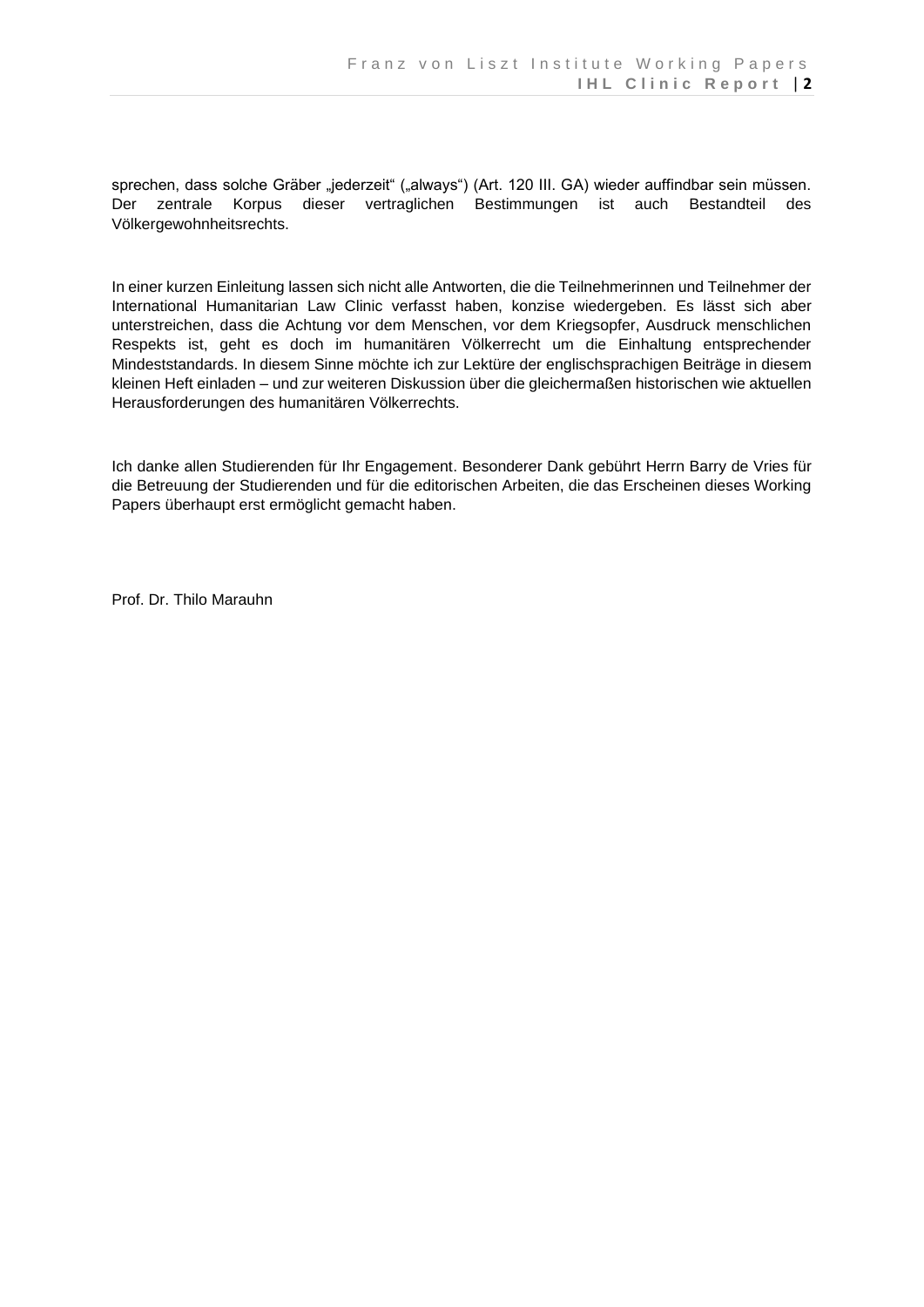# <span id="page-6-0"></span>**1. Does the "permanent right of rest" end as soon as the decomposition process is completed?**

In order to give a detailed answer to the question the main sources of International Humanitarian Law (IHL) need to be addressed, namely the Geneva Conventions of 1949 and their Additional Protocols, as well as customary international law.<sup>1</sup>

Both Geneva conventions, as well as customary international humanitarian law speak of the permanent right of rest given to the victims killed in armed conflicts. This notion is explained by customary IHL Rule 115<sup>2</sup>, which states that the dead must be disposed of in a respectful manner and their graves respected and properly maintained. Likewise, Geneva conventions I, III and IV in the respective articles 17<sup>3</sup>, 120<sup>4</sup> and 130<sup>5</sup> emphasise that the combatants, prisoners of war and civilian internees have to be honorably buried and their graves should be respected, maintained and properly marked so that they can always be found (or can be found at any time). Thus, the States are obliged to respect the permanent right of rest of the dead by taking care of the bodies and the graves.

The definition of a war grave is given by the official commentary to the Geneva Conventions. According to it, a grave is understood to be 'a hole dug in the ground to receive a coffin or corpse'. A site is considered to be a grave even if there is only a part of the body or if the body was cremated before. The commentary specifically states that a monument containing bones of a deceased person is also considered to be a grave.<sup>6</sup>

To answer the question if a grave retains its status after the decomposition of a body, we'll have to understand what happens to a body at the end of this process. In medical practice the process of full decomposition is finished by skeletonisation.<sup>7</sup> When a body is fully decomposed, all the soft tissues disappear. The bones, however, still remain and can be conserved for many years. Consequently, full decomposition cannot give an end to the permanent right of rest, since bare bones are sufficient for a place to constitute a grave.

However, even if we consider the possibility of total disappearance of all the remains, including bones, the permanent right of rest will still be in place. The commentary to the Genva Conventions and ICRC doctrine stipulate that it is necessary for a grave to have contained the remains at some point in time in order to conserve its status as a protected place.<sup>8</sup> However, if the grave was empty from the very beginning (like the Cenotaph in Whitehall) or the remains of a temporary grave were removed, it will not be protected by IHL.<sup>9</sup>

<sup>1</sup> Customary IHL database[:https://ihl-databases.icrc.org/customary-ihl/eng/docs/home.](https://ihl-databases.icrc.org/customary-ihl/eng/docs/home)

<sup>2</sup> https://ihl-databases.icrc.org/customary-ihl/eng/docs/v1\_rul\_rule115.

<sup>3</sup><https://ihl-databases.icrc.org/applic/ihl/ihl.nsf/Article.xsp?action=openDocument&documentId=6E2CC750300> A2364C12563CD00519FEC.

<sup>4</sup> <https://ihl-databases.icrc.org/applic/ihl/ihl.nsf/Article.xsp?action=openDocument&documentId=40E27CDD> 24CF64F3C12563CD0051B4D5.

<sup>5</sup> <https://ihl-databases.icrc.org/applic/ihl/ihl.nsf/Article.xsp?action=openDocument&documentId=1589ACA> A9E747780C12563CD0051C4EA.

<sup>6</sup> On the notion of graves: [https://ihl-databases.icrc.org/applic/ihl/ihl.nsf/Comment.xsp?action=openDocument&](https://ihl-databases.icrc.org/applic/ihl/ihl.nsf/Comment.xsp?action=openDocument&%20documentId=3B9DE4D08498C74AC1257F150049F509)  [documentId=3B9DE4D08498C74AC1257F150049F509](https://ihl-databases.icrc.org/applic/ihl/ihl.nsf/Comment.xsp?action=openDocument&%20documentId=3B9DE4D08498C74AC1257F150049F509) .

<sup>7</sup> The process of decomposition: [https://www.aftermath.com/content/human-decomposition/.](https://www.aftermath.com/content/human-decomposition/)

<sup>8</sup> A Petrig, 'The war dead and their gravesites' (2009) 91(874) *International Review of the Red Cross* 341–369. <sup>9</sup> Ibid.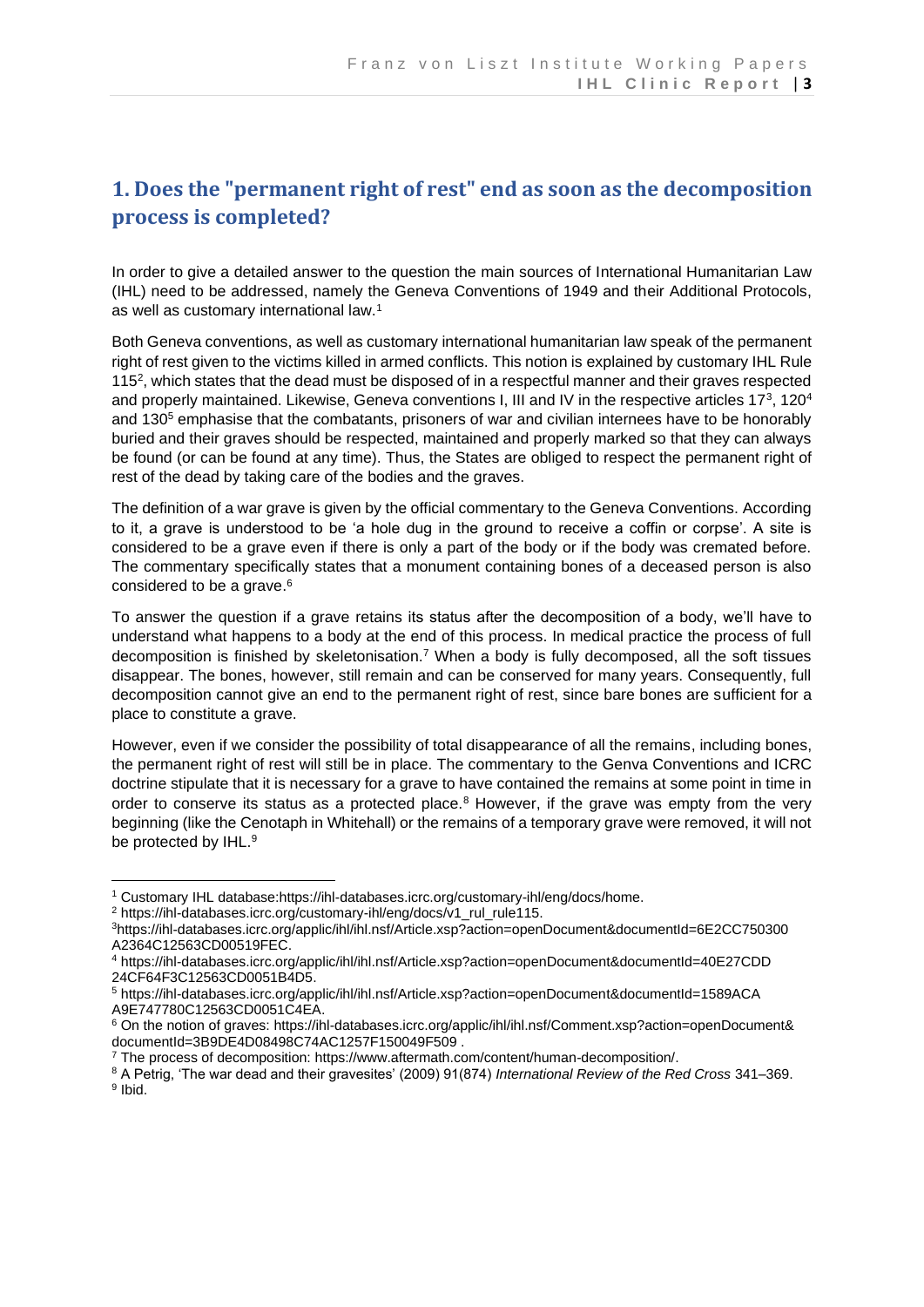The purpose of such IHL rules on disposal of the dead and maintenance of graves is both to respect the dignity and religion of the dead, and to make sure that the body can be recovered at later stages and, if possible, returned to its homeland or family. The "permanent" right of rest cannot, therefore, be disturbed by the decomposition of the body, in whichever stage it is, as the teleological point of the articles was to ensure the symbolic meaning of a war grave.

This is similar in German law. According to § 1 Law on the preservation of the graves of victims of war and tyranny (Gesetz über die Erhaltung der Gräber der Opfer von Krieg und Gewaltherrschaft, hereafter referred to as GräbG)<sup>10</sup>, the purpose of the law is to commemorate the victims of war, but also to remind future generations of the terrible consequences of war. Such graves remain permanently in place according to § 2 GräbG. The respective owner has to tolerate this. There is thus a public burden. It is therefore not apparent from the law that the end of the decomposition process terminates the permanent right of rest. According to § 5 GräbG, the federal states must maintain the graves. However, war deaths do not only include soldiers, but also all people who died in the course of war and its consequences. These include prisoners of war, forced laborers and refugees. The basis of the law is the Geneva Convention for the Treatment of Prisoners of War 1929, which although in the meantime has been surpassed by the Geneva Convention of 1949 was a milestone in terms of humanitarian law on graves.

Therefore, the graves remain permanently even after the bodies have completed the decomposition process.

<sup>10</sup> Gesetz über die Erhaltung der Gräber der Opfer von Krieg und Gewaltherrschaft (Gräbergesetz), BGBl Teil 1, S. 2257; 2019 1 496.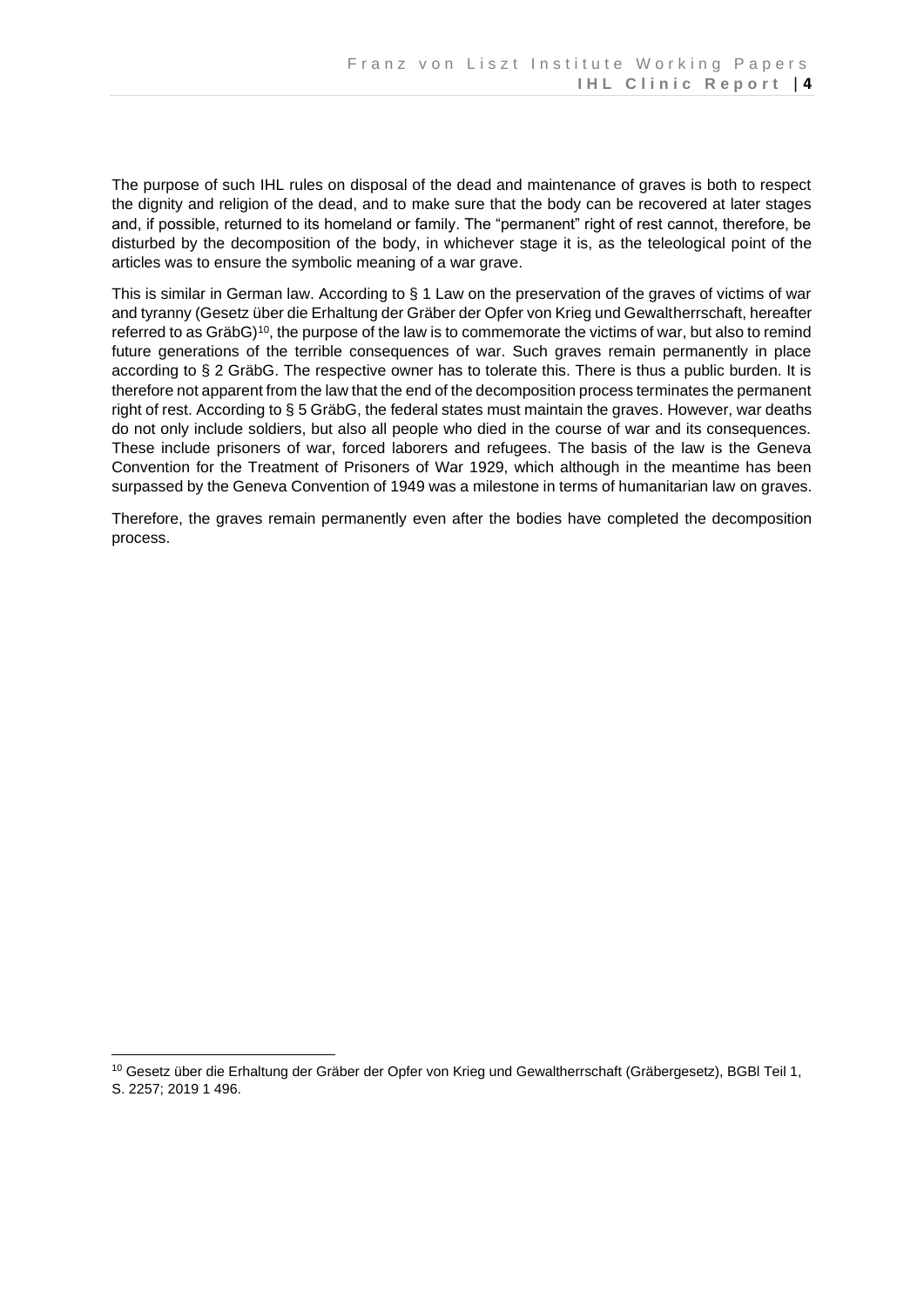### <span id="page-8-0"></span>**2. Does a war gravesite lose its status as soon as no more mortal remains can be found?**

The answer to the second question is closely linked to the answer to the first question. The question of the duration of the special war gravesite status is generally raised in the context of maintenance of graves. By examining Geneva Conventions and Customary IHL a more detailed answer can be found.

Geneva conventions I, III and IV in the respective articles 17, 120 and 130 emphasise that combatants, prisoners of war and civilian internees have to be honorably buried and their graves should be respected, maintained and properly marked so that they can always be found (or can be found at any time). Respect to war graves is also encoded in customary IHL rule 115 from the Customary IHL database.<sup>11</sup>

The official commentaries to the aforementioned articles give a definition of a war grave. According to it, a grave is understood to be 'a hole dug in the ground to receive a coffin or corpse'. A site is considered to be a grave even if there is only a part of the body or if the body was cremated before. As discussed in the answer to the first question, the protection of a war grave still applies if the body buried there is fully decomposed. The commentary stipulates that it is necessary for a grave to have contained the remains at some point in time.<sup>12</sup> Therefore, graves with completely decomposed remains still conserve their status, even if it is impossible to find any remains.<sup>13</sup>

Consequently, if no mortal remains are found in a war grave, it will stil, as principle, conserve its status. Nevertheless, it is still possible for a war grave to lose its status in some other ways.

The first way is closely linked to the question of maintenance of war graves. The aforementioned commentary to the article 17 of Geneva Convention I indicates that the financial burden of the maintenance of the foreign graves does not lie on the State where these graves are located, as the State in question cannot bear the cost of maintenance ad infinitum.<sup>14</sup> This means that if there is a war gravesite in one State with the nationals of another State buried there, the latter is going to be financially responsible for the maintenance of the site.

Article 34(2)(b) of Protocol Additional to the Geneva Conventions of 12 August 1949, and relating to the Protection of Victims of International Armed Conflict (AP I)<sup>15</sup> further explains that State parties are obliged to conclude agreements on the protection and maintenance of the gravesites as soon as the circumstances permit it. Such agreements have to provide decent treatment, protection and maintenance of the war graves. However, sometimes these agreements are not concluded, which can be because of for example unwillingness or impossibility.

Article 34(3) of AP I suggests a course of action in case of absence of such an agreement. If State A, bearing the burden of cost of maintenance, refuses to conclude an agreement or provide the necessary

<sup>&</sup>lt;sup>11</sup> https://ihl-databases.icrc.org/customary-ihl/eng/docs/v1\_rul\_rule115.

<sup>12</sup> A Petrig, 'The war dead and their gravesites' (2009) 91(874) *International Review of the Red Cross* 341–369. <sup>13</sup> On the notion of graves[: https://ihl-databases.icrc.org/applic/ihl/ihl.nsf/Comment.xsp?action=openDocument](https://ihl-databases.icrc.org/applic/ihl/ihl.nsf/Comment.xsp?action=openDocument%20&documentId=3B9DE4D08498C74AC1257F150049F509) 

[<sup>&</sup>amp;documentId=3B9DE4D08498C74AC1257F150049F509.](https://ihl-databases.icrc.org/applic/ihl/ihl.nsf/Comment.xsp?action=openDocument%20&documentId=3B9DE4D08498C74AC1257F150049F509)

<sup>14</sup> On maintenance: [https://ihl-databases.icrc.org/applic/ihl/ihl.nsf/Comment.xsp?action=openDocument&](https://ihl-databases.icrc.org/applic/ihl/ihl.nsf/Comment.xsp?action=openDocument&%20documentId=3B9DE4D08498C74AC1257F150049F509)  [documentId=3B9DE4D08498C74AC1257F150049F509.](https://ihl-databases.icrc.org/applic/ihl/ihl.nsf/Comment.xsp?action=openDocument&%20documentId=3B9DE4D08498C74AC1257F150049F509)

<sup>15</sup> <https://ihl-databases.icrc.org/applic/ihl/ihl.nsf/Article.xsp?action=openDocument&documentId=AA52BFEA> 7C5C5BC3C12563CD0051DAA3.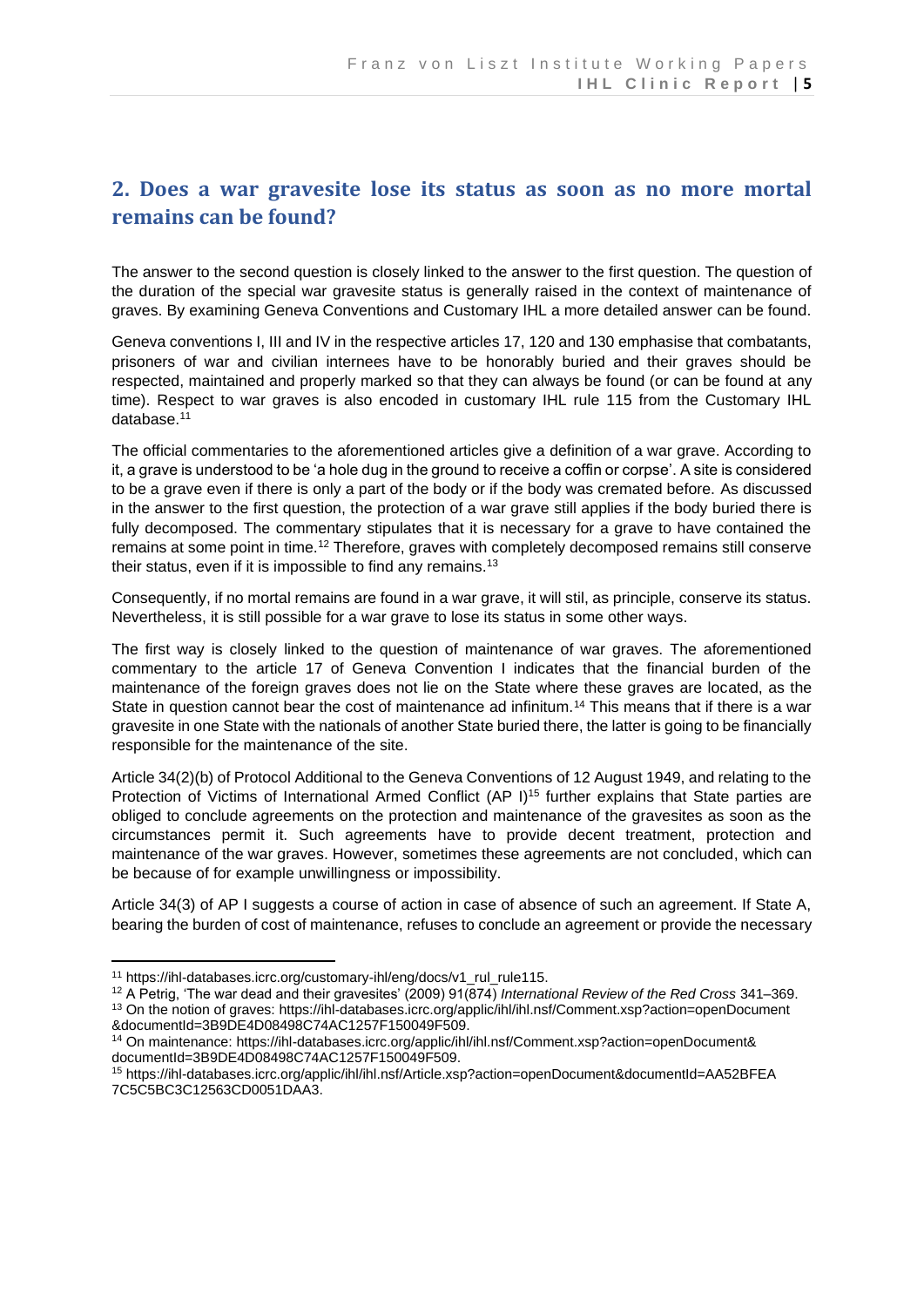funding, the State B hosting the war graves may offer to facilitate the return of the remains. If State A disagrees or takes no action, the hosting State B will bear an obligation to maintain the graves for the following 5 years and after that, upon due notice, start to apply its domestic legislation to the graves in question. Thus, the graves will lose their protection under IHL. Formally, the rule laid out in the article 34(3) of AP I applies only to specific graves listed in the article. Nevertheless, in practice it applies to all protected graves, as it is confirmed by the commentary to Geneva conventions.<sup>16</sup>

The second way a grave can lose IHL protection is derived from the notion of a grave given in the commentaries to GC I article 17 and CG III article 120. A grave has to contain mortal remains at some point in time. If the grave was empty from the very beginning, such as a Whitehall Cenotaph, it would not get special protection offered by IHL. The same would be the case of a temporary grave, which contained some mortal remains at some point, which were then transferred to another place.

Neither of these circumstances appear to be applicable in the present context.

The answer to this is also very closely related to the answer to question 1 with regard to German law. According to § 2 GräbG war gravesites exist permanently, even without mortal remains. A war gravesite does not lose its status even if no remains can be found.

To conclude, a war gravesite would not lose its protection if no more mortal remains are found. However, it can lose its status according to article 34 (3) of AP I or in the event if the remains were transported from it and reburied in another place.

 $16$  Ibid.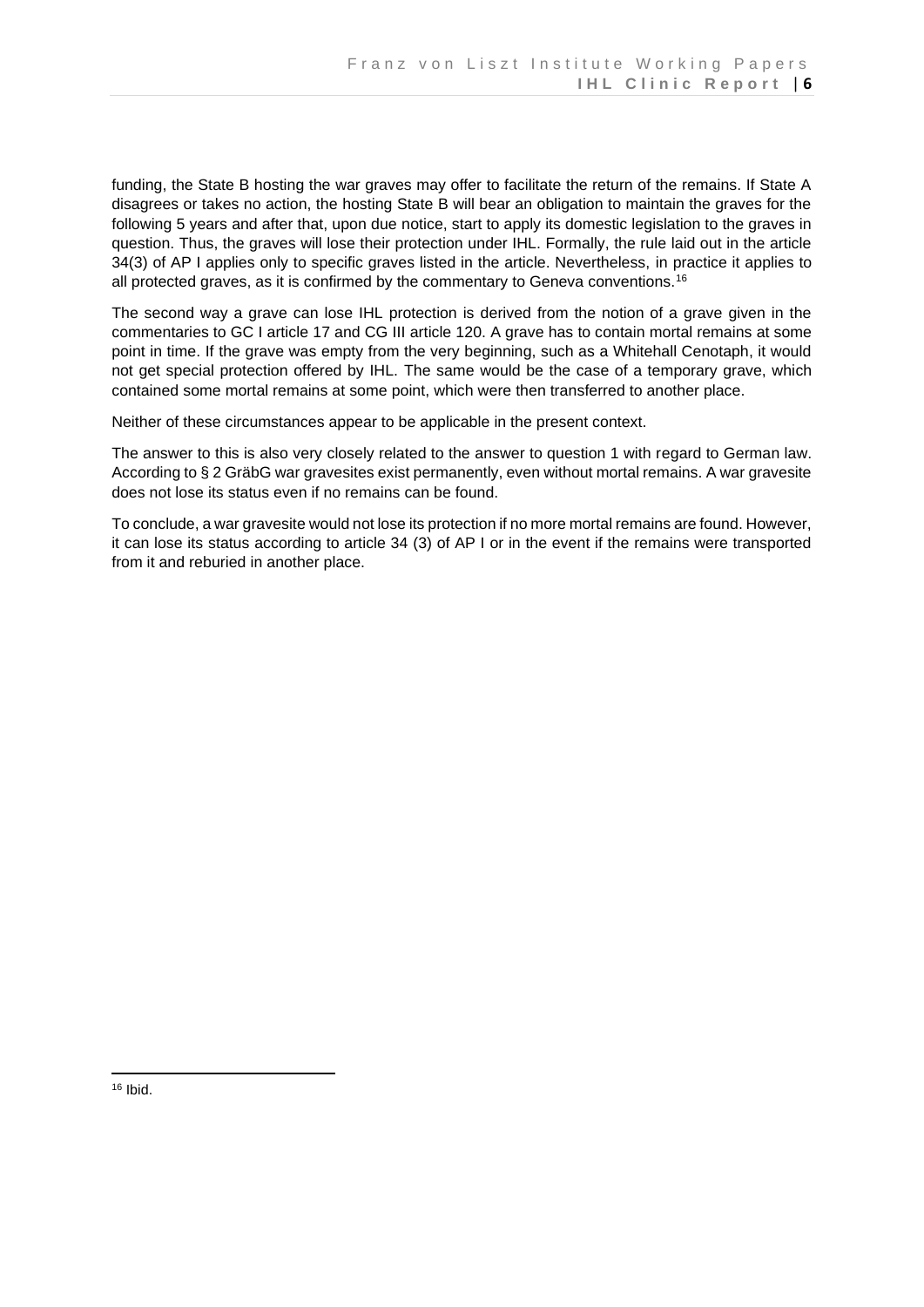### <span id="page-10-0"></span>**3. How can exhumation and reburial be carried out if no remains are found?**

Exhumation has not been detailed by IHL provisions. Only several articles of the main IHL sources, the Geneva Conventions and their protocols, mention exhumation and impose some regulations connected with it.

In principle IHL seems to prohibit exhumations, even though numerous provisions of Geneva Conventions on markings of graves and bodies are formulated bearing in mind their possibility. For instance, article 17 of GC I states that the interrement procedures have to allow subsequent exhumations. This is especially crucial in cases where there are bodies buried collectively.

Article 34(4) AP I specifically lists the particular conditions when exhumations are allowed. We can see from this article that exhumations are allowed for the following reasons:

- transfer of mortal remains to the home country
- overriding public necessity (including, but not limited to, medical or investigative purposes)

The notion of overriding public necessity might be controversial, though, as it is up to the State to decide, if it is necessary or not to conduct an exhumation in a particular case. Neither the protocol, nor its commentary give any answer to the question as to how exhumation or reburial is to be carried out.

Other sources of IHL, including non-binding rules and doctrine, are also silent on the matter. The ICRC has published a very specific guide "Operational best practices regarding the management of human remains and information on the dead by non-specialists", which suggests a detailed procedure of an exhumation. However, even here a case of exhumation of a grave with no remains is not foreseen.

Consequently, the suggested situation is not regulated by IHL and is left to the discretion of States, which will still have to apply any other relevant provisions.

Within German law a reburial can only take place if the competent state authority has given its consent in accordance with § 6 I 1 GräbG. This also follows from the General Administrative Regulation for the Law on the preservation of the graves (Allgemeinen Verwaltungsvorschrift zum Gräbergesetz hereafter: GräbVwV): § 3 GräbVwV.<sup>17</sup> In the context of reburial, a protocol must be drawn up and an approval procedure is required beforehand. The German War Graves Commission is responsible for this.

<sup>17</sup> Allgemeine Verwaltungsvorschrift zum Gräbergesetz in der Fassung vom 12. September 2007.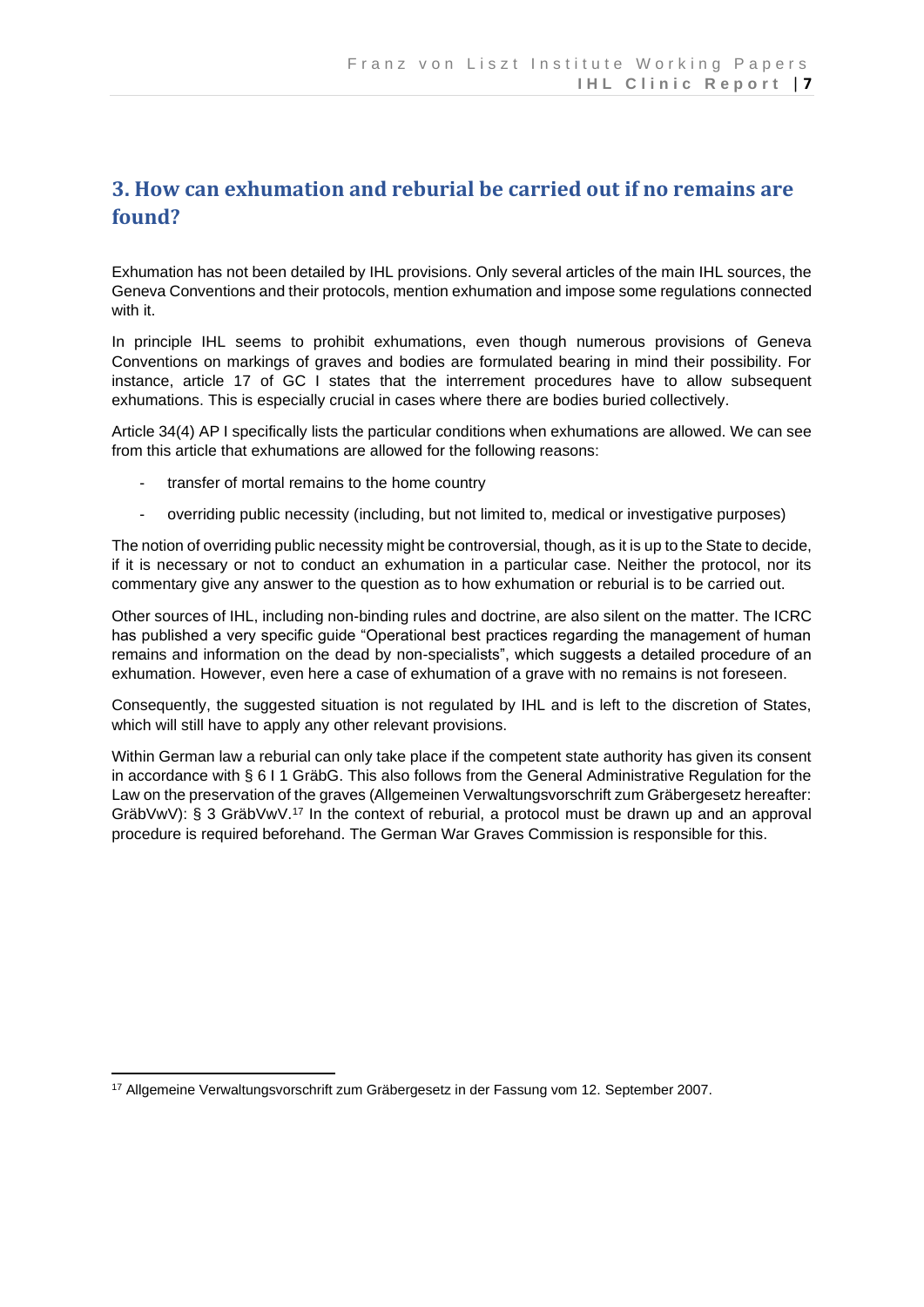# <span id="page-11-0"></span>**4. Is a handwritten note on personal card 1 sufficient to prove burial in a cemetery.**

During World War II thousands of Russians were brought to camps in the German city of Bremen. Approximately 800 Russians died in those camps and were buried in the area of Oslebshausen. Throughout the war Russian soldiers were brought all the way from Russia to the German camps in Bremen. After they had arrived the Germans would take photos, fingerprints, and personal information such as name, nationality and date of arrival from each new prisoner to provide them with a personal card. They assigned each one a number, which was also written down on the personal card. If someone had died, the Germans would write the date, reason of death and place of burial on the personal card. Questionable is whether a handwritten note on a personal card is sufficient to prove burial in a cemetery. This could be problematic, because the personal cards originally did not function as death certificates in the first place. The cards were originally only a way to classify and identify the prisoners while being held captive at prisoner of war camps in Bremen.

If a personal card could be recognised as a death certificate ('Sterbeurkunde' or 'Todesbescheinigung' in German), a personal card could be sufficient to prove burial in a cemetery.

During the Second World War death certificates included or rather needed less information about the deceased than today. In Germany even a list could be recognized as a collective death certificate for multiple people as long as it contained a signature, an official seal as well as the confirmation of the given information by military authorities.<sup>18</sup>

Article 120 Geneva Convention III rules that a death certificate must at least contain certain information about the dead such as place, date and cause of death, the place and date of burial and necessary information about how to identify the grave.<sup>19</sup>

Nowadays a German death certificate normally includes the given name and surname of the deceased, place and date of birth, their religion, their last residence as well as their marital status. If the deceased was married at moment of death, the name of their partner would be included too. Lastly the place and time of death are noted on the death certificate.<sup>20</sup>

In the city of Bremen it is mandatory to include name, sex, last residence as well as date and place of birth and death of the deceased person on the death certificate, § 6 Nr. 1-4 Bremen Law on the Funeral Services (Gesetz über das Leichenwesen).

By looking at an example of a personal card<sup>21</sup> it appears that the personal cards also functioned as death certificates. These cards included the first and surname of the prisoner, place and date of birth and their religion as well as their occupation, nationality, height, hair colour and the names of their

<sup>18</sup> Commentary of 1960, Geneva Convention III 1949, Art. 120 II

*https://ihl-databases.icrc.org/applic/ihl/ihl.nsf/Comment.xsp?action=openDocument&documentId=F43 B90F23B62371BC12563CD00429183.*

<sup>19</sup> Commentary of 1960, Geneva Convention III 1949, Art. 120 II

*https://ihl-databases.icrc.org/applic/ihl/ihl.nsf/Comment.xsp?action=openDocument&documentId=F43 B90F23B62371BC12563CD00429183.*

<sup>20</sup> Erbs/Kohlhaas/Wache, 234. EL Januar 2021, PStG § 60.

<sup>&</sup>lt;sup>21</sup> Gemeinsame Stellungnahme des Bremer Friedensforumsund der Bürgerinitiative Oslebshausenund umzu, 'Vergessenes Relikt der NS-Verbrechen in Oslebshausen: Das Massengrab für sowjetische Kriegsgefangene und ZwangsarbeiterInnen auf dem Areal der geplanten Bahnwerkstatt', 10.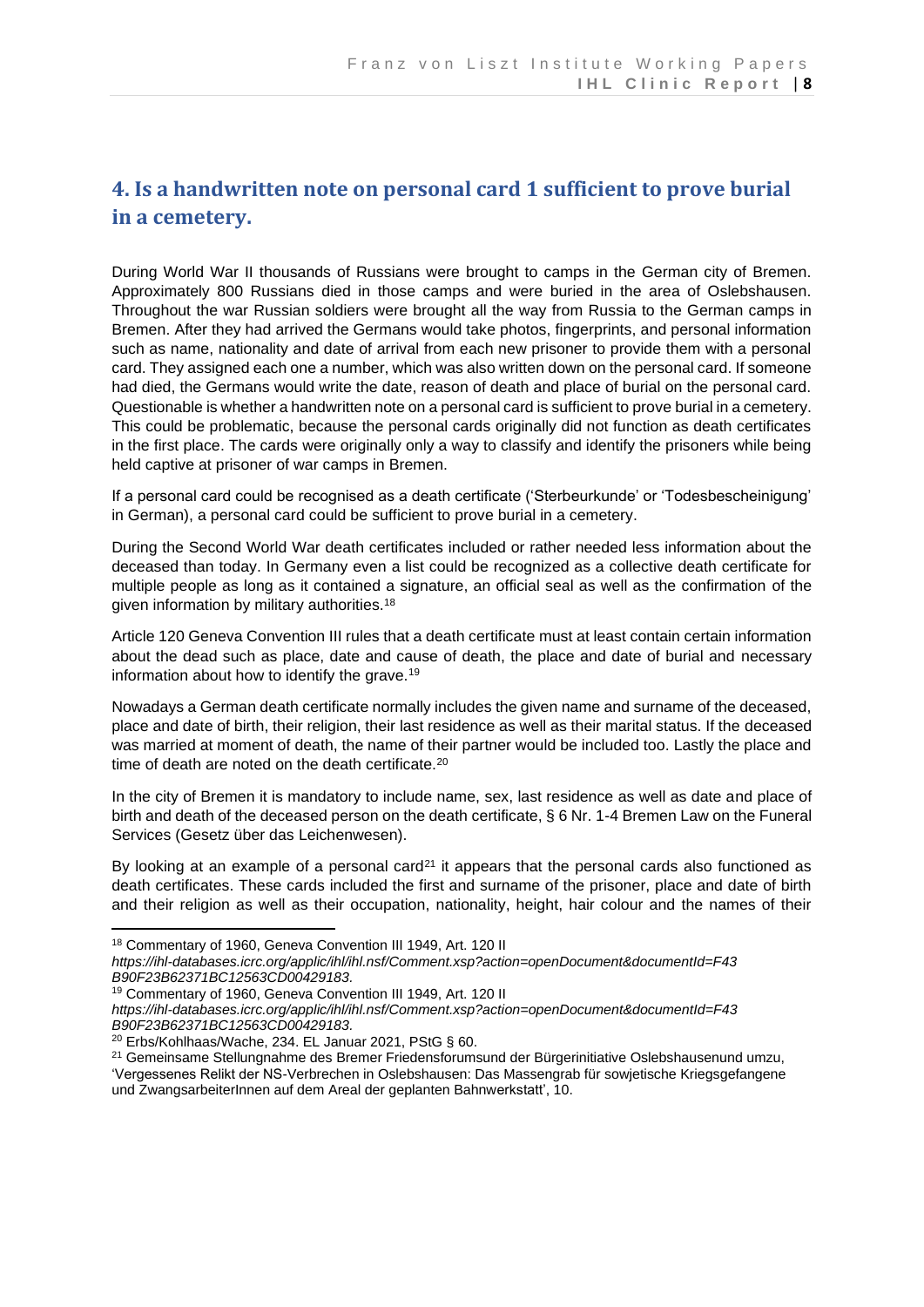mother and father. Even a name and address of who to contact back at home, the date of their capture and their health condition were noted down too. On the personal card the date and reason of death and place of burial were written by hand or stamped onto the card.

This personal card therefore included most of the required information that is needed for a modern death certificate, especially the more important ones such as date and place of birth and place, date and reason of death as well as name and nationality of the deceased prisoner. By including this necessary information, a personal card could be seen as comparable to a death certificate according to Art. 120(2) Geneva Convention III.<sup>22</sup>

According to § 5 I GräbG, Federal States have the obligation to ascertain, where war graves are located and must protect them permanently. In the treaty between the Federal Republic of Germany and the Russian Federation<sup>23</sup>, that deals with the care of war graves, it is ruled that in case of locating Russian war dead at a later time, the government of the Federal Republic of Germany must ensure a dignified burial.

Moreover, in § 1 I GräbVwV it is prescribed, that for any grave or burial site a list must be created, that contains certain formalities about the war dead. Precisely, the full names, birth dates and places, their military rank or function (or job, if the affected person was a civilian), as well as the date of death, nationality, and a specific prescription of the grave and its location must be documented. The list must be kept by the local cemeterial administration.

In addition to that, Art. 5 III of the Treaty between the Federal Republic of Germany and the Russian Federation dealing with the war graves commission rules, any reburial of German war dead has to protocolled. Despite the situation of reburials of Russian war dead is not prescribed in the Treaty, it is to be assumed that this counts for them as well.

To sum up, it is to be assumed that under German federal law, a single handwritten note might not be sufficient to prove burial in a cemetery. Yet, there is no explicit provision on whether or not a handwritten note is sufficient to proof the existence and location of a war grave neither in international humanitarian law, the GräbG, nor in the Russian-German Treaty.

In conclusion, personal cards functioned on the one hand as classification and identification for prisoners while being held captive at the concentration camps and on the other hand as death certificates. Without explicit provisions dealing with this issue, it could therefore be argued that as a personal card fulfils at least all the necessary and main characteristics of a German death certificate as well as all the mandatory information according to Art.120(2) Geneva Convention III, it could be taken as sufficient proof for burial of the Russian war dead in the area of Oslebshausen.

<sup>22</sup> Commentary of 1960, Geneva Convention III 1949, Art. 120 II

*https://ihl-databases.icrc.org/applic/ihl/ihl.nsf/Comment.xsp?action=openDocument&documentId=F43 B90F23B62371BC12563CD00429183.*

<sup>&</sup>lt;sup>23</sup> Abkommen zwischen der Regierung der Bundesrepublik Deutschland und der Regierung der Russischen Föderation über Kriegsgräberfürsorge in der Bundesrepublik Deutschland und in der Russischen Föderation, BGBl Teil 2, S. 599, 1994.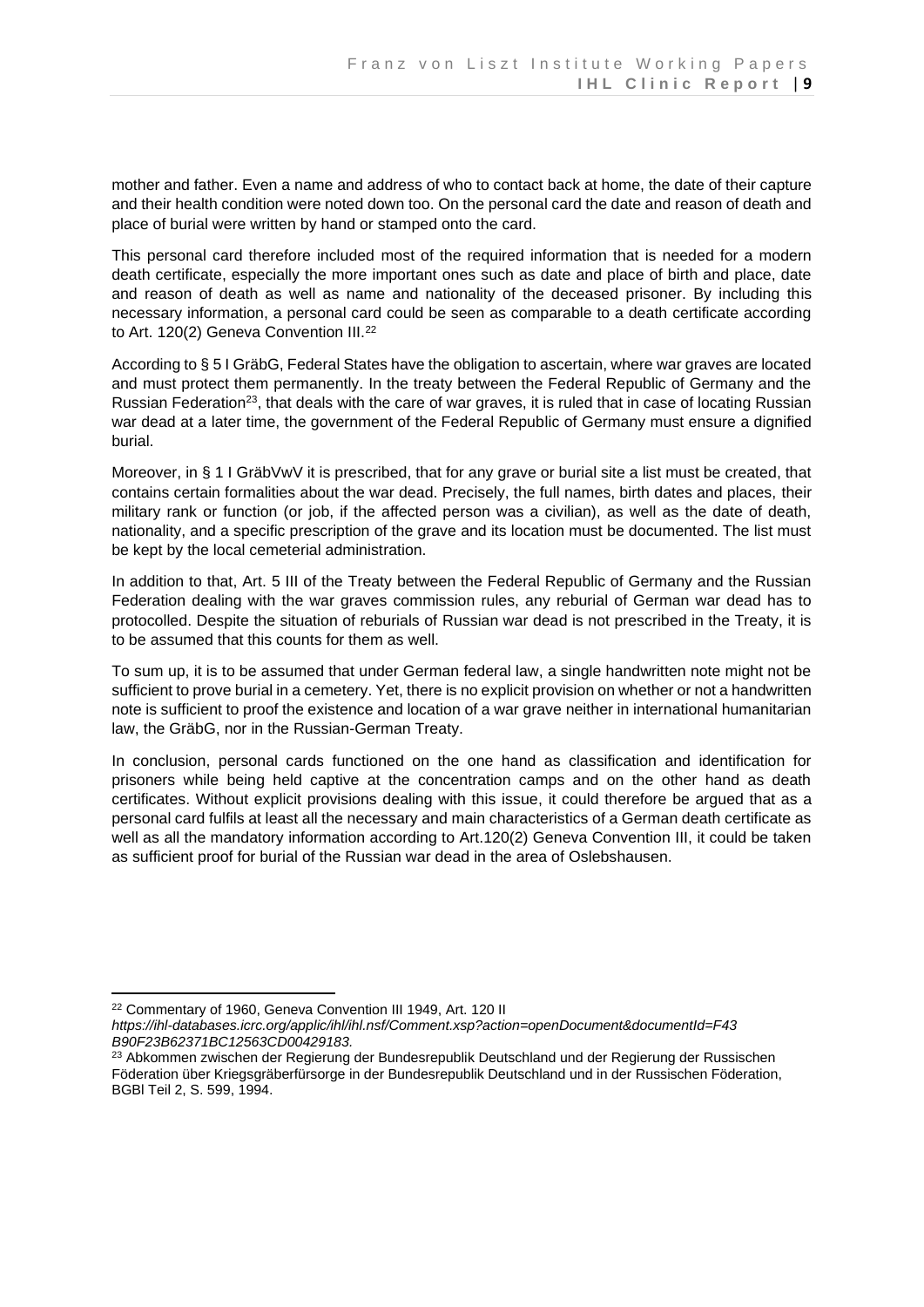# <span id="page-13-0"></span>**5. Can it still be assumed that the war dead remained in the cemetery if their names and/or other data, such as dates of birth and death, cannot be found on the official register lists of the reburial cemetery?**

In the course of the second World War many Russian soldiers and forced labourers died in camps in the German city Bremen. It is known that approximately 800 Russians were buried in the area of Oslebshausen.<sup>24</sup> While for the most part the Russian dead were exhumed and reburied at the Osterholz Cemetery, it can be suspected a few war dead are still buried at the so called 'Russen- Friedhof' (Russian Cemetery) in Oslebshausen. Questionable is whether the war dead are to be assumed to remain in the cemetery if they cannot be identified on the official register list of the reburial cemetery. For a solution it is necessary to look at the Geneva Conventions of 1949, the German military manual from 1992 and Customary International Humanitarian Law.

According to the Customary IHL Rule 112 "whenever circumstances permit [....] each party to the conflict must, without delay, take all possible measures to search for, collect and evacuate the dead without adverse distinction".<sup>25</sup> These obligations were included by the German state in their military manual<sup>26</sup>, stating "the dead must be collected". But there is no evidence that all the war dead have been collected from the "Russen- Friedhof".

Furthermore, Rule 116 states that "with a view to the identification of the dead, each party to the conflict must record all available information prior to disposal and mark the location of the graves".<sup>27</sup> This also can be found in the German military manual. In this specific case, it cannot be proven that all victims were identified but they did mark the location of the found craves.

In general, the dead can be identified by name, address, date, cause and place of death and further personal information. That information can be taken from personal cards documented by concentration camps or an examination of the remains such as collecting DNA samples like hair, bones or fingerprints should be done by a forensic pathologist to be recognised.<sup>28</sup> For graves which are unknown the help of a forensic archaeologist is required for the recognition of the gravesite.<sup>29</sup>

Even when Rule 115, which declares "the dead must be disposed of in a respectful manner and their graces repeated and properly maintained", cannot be found in the German legal system, it still can be applied due to Geneva Convention III. Article 120 Geneva Convention III rules "the detaining authorities shall ensure that prisoners of war who have died in captivity are honourably buried [...] and that their

<sup>&</sup>lt;sup>24</sup> Gemeinsame Stellungnahme des Bremer Friedensforumsund der Bürgerinitiative Oslebshausenund umzu, 'Vergessenes Relikt der NS-Verbrechen in Oslebshausen: Das Massengrab für sowjetische Kriegsgefangene und ZwangsarbeiterInnen auf dem Areal der geplanten Bahnwerkstatt'.

<sup>25</sup> https://ihl-databases.icrc.org/customary-ihl/eng/docs/v1\_rul\_rule112.

<sup>26</sup> Humanitäres Völkerrecht in bewaffneten Konflikten - Handbuch, 2016, Bundesministerium der Verteidigung, which can be found at: https://www.bmvg.de/de/themen/friedenssicherung/handbuch-

humanitaeres-voelkerrecht-in-bewaffneten-konflikten-93608.

<sup>27</sup> https://ihl-databases.icrc.org/customary-ihl/eng/docs/v1\_rul\_rule116.

<sup>&</sup>lt;sup>28</sup> Publication "Operational best practices regarding the management of human remains and information on the dead by non-specialist", Annex D,Page 29 Number 4. B. And C. and Annex I Page 42 Number 5 F., G, and Number 6 A.

<sup>&</sup>lt;sup>29</sup> Publication "Operational best practices regarding the management of human remains and information on the dead by non-specialist", Annex C, Page 26 Number 1. A. d.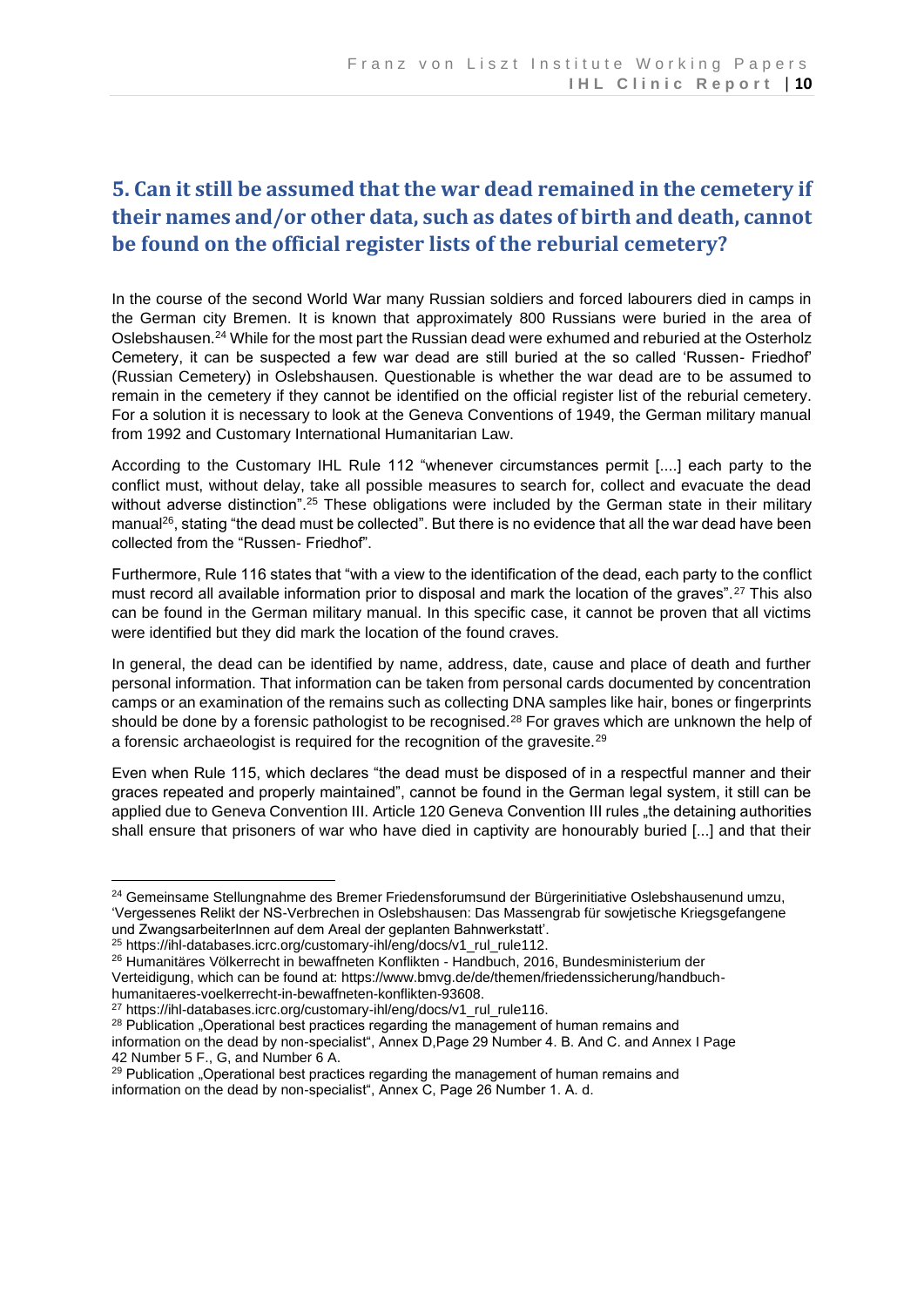graves are respected, suitably maintained and marked so as to be found at any time".<sup>30</sup> The bodies, which were found, have been buried respectfully at the Osterholz cemetery. The remaining war dead could have a proper reburial as soon as they are exhumed and identified.

Moreover, Rule 114 is also not located in the German legal system, but it is applicable due to Geneva Convention I. The sixth paragraph of Article 120 Geneva Convention I states "[A]n Official Graves Registration Service [shall be established] to allow... the possible transportation of the remains to the home country [...]".

As consequence, information and remains of the war dead have to be given to the families and descendants.

In conclusion, it can be assumed the dead, who couldn't be found on the official register list, remained in the original place of burial. Nevertheless, the Geneva Conventions obligates Germany to search and collect<sup>31</sup>, identify<sup>32</sup>, and bury the dead honourably<sup>33</sup> as well as to inform the victims' families and descendants.<sup>34</sup> Nowadays, 80 years after the war, the identification of the dead is problematic due to the decay process of the human body, enormous geographically changes in the infrastructure and development in the surrounding area. On the basis of this information the city of Bremen has the obligation to do further research for remaining victims in the area of Oslebshausen before assuming they have been reburied.

Within the German Gräbergesetz it is questionable, whether war dead remained in the cemetery, if their names and/or other data, such dates of birth and death, cannot be found on the official register lists of the reburial cemetery.

According to the GräbG and the GräbVwV, official register lists of the reburial cemetery or the war grave itself are required. However, if it is not certain whether war dead are reburied or are still located at the original location, one cannot assume that the existence of a war grave is dissolved.

Once there is reason to believe, that not every war dead has actually and officially been reburied, the local authority has to ascertain, whether the war dead remains in the cemetery or not. § 8 GräbG and § 3 GräbVwV rule the procedure of the identification of unknown or unidentifiable dead.

Concluding these points, it cannot be assumed that the war dead are reburied at the reburial cemetery without further information.

<sup>30</sup> https://ihl-

databases.icrc.org/applic/ihl/ihl.nsf/Article.xsp?action=openDocument&documentId=40E27CDD24CF64F3C1256 3CD0051B4D5.

<sup>&</sup>lt;sup>31</sup> IHL Customary Rule 112: https://ihl-databases.icrc.org/customary-ihl/eng/docs/v1\_rul\_rule112.

<sup>32</sup> IHL Customary Rule 116: https://ihl-databases.icrc.org/customary-ihl/eng/docs/v1\_rul\_rule116.

<sup>33</sup> IHL Customary Rule 115: https://ihl-databases.icrc.org/customary-ihl/eng/docs/v1\_rul\_rule115.

<sup>34</sup> IHL Customary Rule 114: https://ihl-databases.icrc.org/customary-ihl/eng/docs/v1\_rul\_rule114.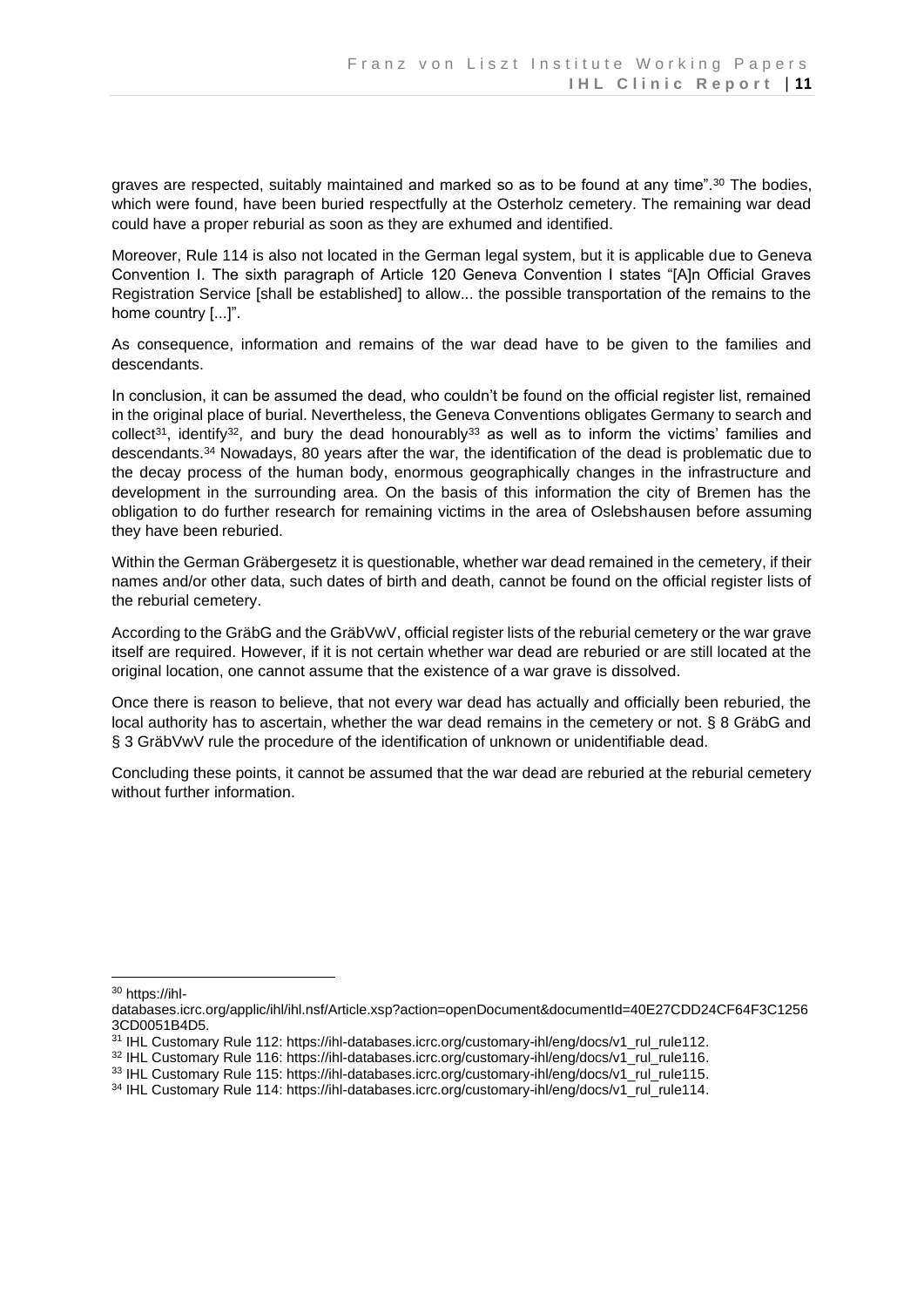# <span id="page-15-0"></span>**6. Is it to be assumed in this respect that war dead whose burial is documented for the cemetery (Question 4.) and whose exhumation and reburial cannot be proven (Question 5.) are still buried at the original site and that they have thus found their final resting place there?**

World War II caused the death of millions of civilians and soldiers. Many people died in concentration camps which were often located in Germany. Some of those forced labour camps were build in the German city of Bremen and they led to the death of many forced labourers and Soviet soldiers. In Oslebshausen, a small commune of Bremen, approximately between 500-1000 Russian victims have been buried.<sup>35</sup> The exact number is still unknown to this day. The reburial and exhumation of those war dead were ordered by the city Bremen and most of them were transferred to the Osterholz Cemetery nearby. However, it can be assumed that some of the deceased are still buried in Oslebshausen. The question is whether the war dead continue to be buried at the original place when their burial is documented for the original cemetery and their reburial cannot be proven.

First of all, the documentation of the war dead has to be reviewed in order to answer the question. Several war dead were listed in official register lists which provided information on the year of birth, the date of death, and place of burial of the deceased. From those lists, it can be surmised that many of those dead were buried at the original place in Oslebshausen. This information can also be taken from personal cards which were identification cards previously used in concentration camps. The majority of them were exhumed and reburied in the Osterholz Cemetery. Nevertheless, the investigation process showed that the location of more than a hundred deceased could not be determined.

In order to find a solution to the matter, the exact number of exhumed and reburied dead has to be ascertained and the final location of the deceased has to be discovered. However, this process can be affected due to numerous reasons. For example, one of the main problems concerning the localization and identification of war dead is the inhumane burial methods of guards in the Second World War. In the past, the bodies of Soviet soldiers and workers were wrapped in asphalt or oil papers and were pushed into mass graves by German guards. This cruel treatment complicates the identification of the war dead in today`s time. Therefore, rules like some of the Customary International Humanitarian Rules were invented to ensure that the dead are not treated inhumanely. Especially, Customary IHL Rule 115<sup>36</sup> , which states "the dead must be disposed of in a respectful manner and their graces repeated and properly maintained", grants the respectful treatment of the dead and led to the properly done reburial of some war dead in the Osterholz Cemetery in Bremen. Another issue leading to the identification problem is the attack on the concentration camps through Allied bombings in May 1945. The explosion of those bombs caused the death of many forced labourers and as a result no information of their identification could be provided.

To solve the difficulty regarding the identification of deceased victims, measures have to be taken to determine the names of the dead. On the one hand, forensic scientists have to collect DNA samples

35 Gemeinsame Stellungnahme des Bremer Friedensforumsund der Bürgerinitiative Oslebshausenund umzu, 'Vergessenes Relikt der NS-Verbrechen in Oslebshausen: Das Massengrab für sowjetische Kriegsgefangene und ZwangsarbeiterInnen auf dem Areal der geplanten Bahnwerkstatt'.

<sup>36</sup>https://ihl-databases.icrc.org/customary-ihl/eng/docs/v1\_rul\_rule115.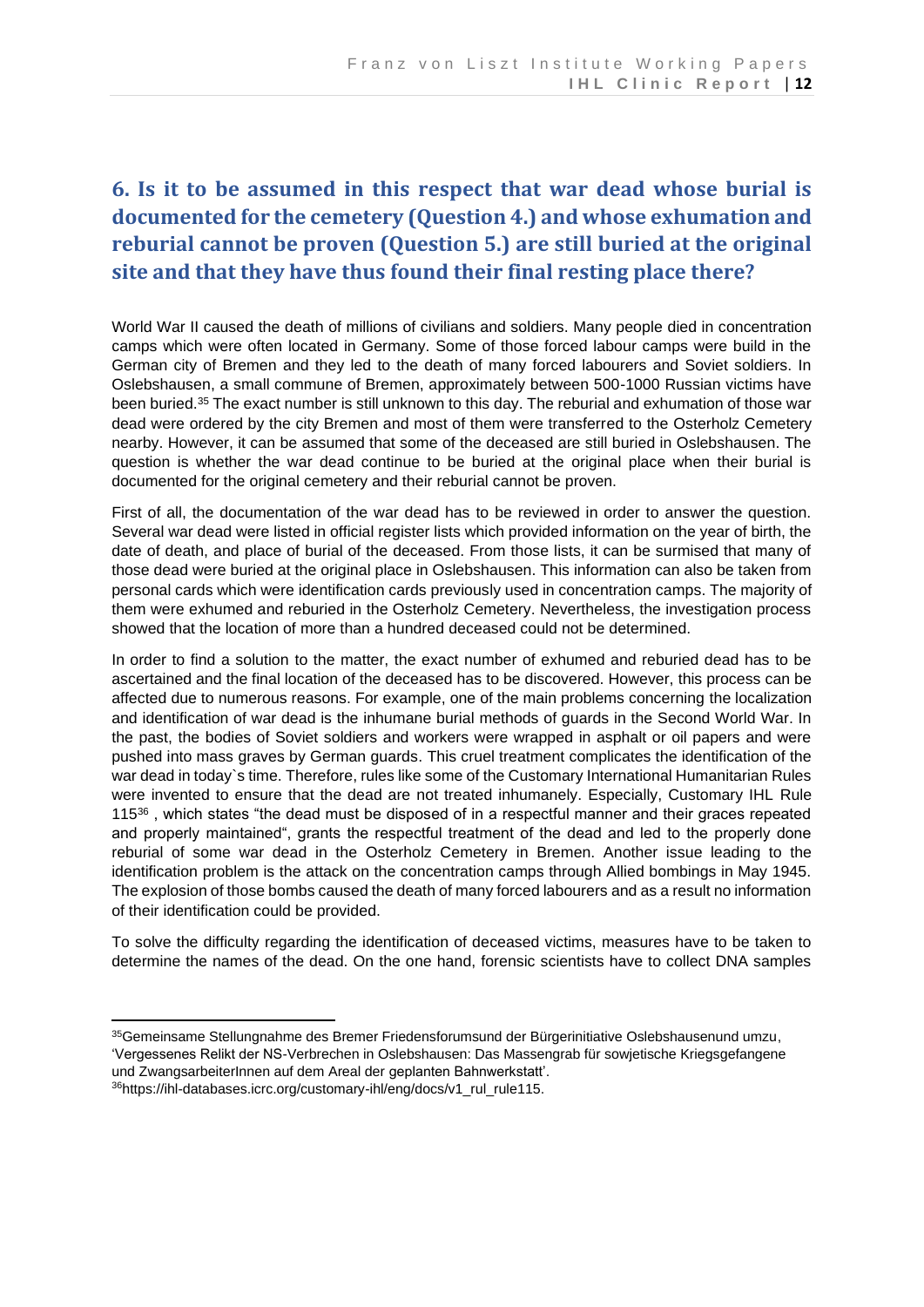like fingerprints and parts of bones of the remaining war dead in order to identify them.<sup>37</sup> On the other hand, for unmarked graves archaeologists have to be called in to recognize the grave sites.<sup>38</sup> Problematic is that the bodies have already started to decay due to the decomposing process. Especially in humid climate conditions this procedure takes half the time. As a result, the identification procedure could be more challenging but with today`s technical devices, it is possible to discover the names and places of burial of the deceased.

Apart from the identification of the victims, measures have to be taken to inform the remaining families and descendants of the war dead. Especially, Customary IHL Rule 114<sup>39</sup>, which declares "[A]n Official Graves Registration Service [shall be established ] to allow… the possible transportation of the remains to the home country[…]", guarantees to inform the relatives and if possible to send the remains back to their homeland.

Consequently, while it can be suspected that the war dead probably continue to be buried in their original place back in Oslebshausen, to be able to conclusively answer the question, further investigation has to be done. For instance, additional information can be obtained from documents collected by the Bremen Environmental Protection Agency and by further examination of the Memorial database. Moreover, according to the article 5 of the law implementing the treaty between Germany and Russia on the issue, the reburial of the dead has to be recorded in order to collect information and to ensure the maintenance of the graves.<sup>40</sup> Besides, the Customary IHL Rule 114 ensures that the place of the war dead has to be located in order to inform the descendants of the deceased. Apart from that, Customary IHL Rule 115 clarifies that the dead have to be buried in a respectful manner and therefore, it requires the localization of the deceased as well.

A possible answer is that if war dead whose burial is documented for the cemetery and whose exhumation and reburial cannot be proven, it is to be assumed that they continue to be buried at the original location and that they have thus found their final resting place there. Despite a war gravesite having to be specifically documented and the remaining of the war grave in this specific case is not officially proven, the purpose of International Humanitarian Law in this topic is to protect war graves and the dignity of the war dead. Because of that, war graves should be rather protected instead of ignoring indications of the potential remains of war dead. Therefore, it is to be assumed that the war dead continue to be buried at the war grave or in this case the so-called "Russenfriedhof" and that they have found their final resting place there.

<sup>&</sup>lt;sup>37</sup> Publication "Operational best practices regarding the management of human remains and information on the dead by non-specialist", Annex D,Page 29 Number 4. B. And C. and Annex I Page 42 Number 5 F., G, and Number 6 A.

<sup>&</sup>lt;sup>38</sup> Publication . Operational best practices regarding the management of human remains and information on the dead by non-specialist", Annex C, Page 26 Number 1. A. d.

<sup>&</sup>lt;sup>39</sup> https://ihl-databases.icrc.org/customary-ihl/eng/docs/v1\_rul\_rule114.

<sup>40</sup> Gesetz zu dem Abkommen vom 16. Dezember 1992 zwischen der Regierung der Bundesrepublik Deutschland und der Regierung der Russischen Förderation über Kriegsgräberfürsorge, vom 6.Mai 1994, Artikel 5 paragraph III sentence 1.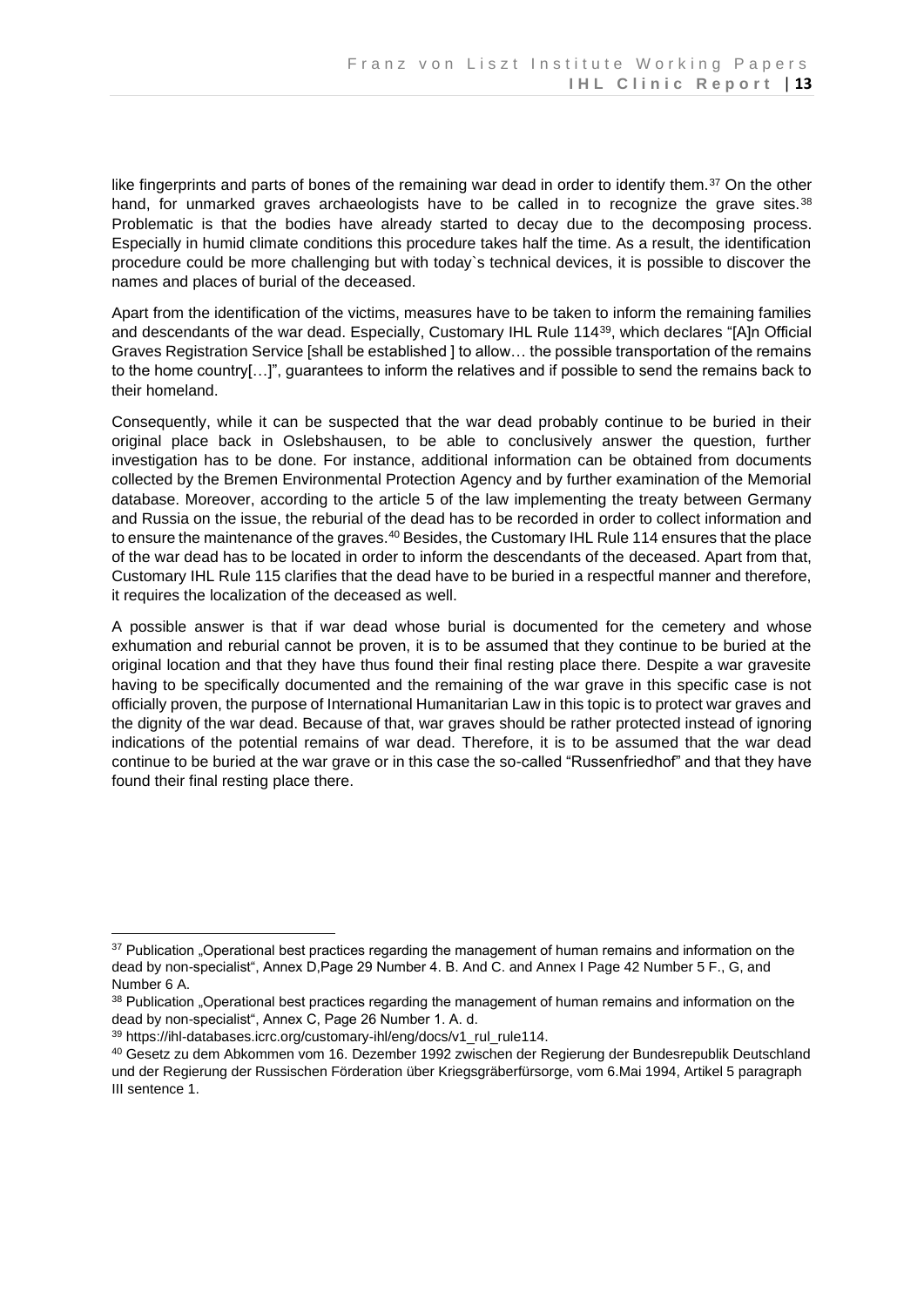# <span id="page-17-0"></span>**7. Does this final resting place (question 6.) still qualify as a war gravesite?**

Numerous questions remain regarding these Russian deceased. Questions from legal aspects, including International Humanitarian Law, as well as questions of dignity, respect and morals. The purpose of this article is to discuss the question if the final resting place still qualifies as a war grave site based on International Humanitarian Law and other legal aspects. If the 'Russian cemetery' does not meet those regulations it would lose the protections it has a war gravesite. The corpses would be disposed for hygienic reasons and not for the reason of a ceremonial burial. The main reason to retain its status as a war gravesite is to uphold the dignity of the dead and their relatives.

The term "war grave site" includes not only burial places for soldiers who died while in active service or to disease but also for prisoners of war, civilians and victims who died during military campaigns or operations. According to this definition the "Russian cemetery" would fall within the term "war grave site" as a burial place for forced laborers and prisoners of war during the Second World War. One can find various cemeteries of World War II victims spread in the whole of Europe, of victims who died as well as forced laborers. The legal answer to this specific question about the qualification of a burial place as war grave site must be found as well "regardless of the definition, in various sources of law". In addition to that it must be analyzed if there are any parallels within the different sources of law.

According to Art. 76 of the Convention relative to the Treatment of Prisoners of War Geneva, 27 July 1929 "The belligerents shall ensure that prisoners of war who have died in captivity are honorably buried, and that the graves bear the necessary indications and are treated with respect and suitably maintained."<sup>41</sup> This is ensured likewise in Art. 120 of the Third Geneva Convention which states "The detaining authorities shall ensure that prisoners of war who have died in captivity are honorably buried, if possible, according to the rites of the religion to which they belonged, and that their graves are respected, suitably maintained and marked to be found at any time."<sup>42</sup> Art. 34 API<sup>43</sup> qualifies "graves" and, as the case may be, other locations of the remains of persons" as grave sites.

In conclusion international humanitarian law can be interpreted in a way that would qualify such a grave site as a war grave site. The wording of these provisions is broad because it is supposed to qualify the place of every buried body as a grave to capture it under the law and to ensure certain treatment of the grave like the obligation to mark it and to maintain the grave suitably. It is not meant to create a gap in the law in order to avoid those obligations. This grave site is a war grave site according to international humanitarian law, because the IHL should be widely interpreted in this regard.

According to Article 2 f) of the Treaty between the Federal Republic of Germany and the Russian Federation, "Russian war gravesites" are defined as areas in the sovereign territory of Germany, where Russian war dead are buried. Russian war dead are defined in Art. 2 d) of the Treaty as, among others,

<sup>41</sup> [Art. 76 Geneva Convention on Prisoners of War 1929 https://ihl-databases.icrc.org/applic/ihl/ihl.nsf/ART/305-](/Users/professurmarauhn/Library/Containers/com.apple.mail/Data/Library/Mail%20Downloads/05F96538-5B3F-4556-BBE5-6F1F00DFFC6C/Art.%2076%20Geneva%20Convention%20on%20Prisoners%20of%20War%201929%20https:/ihl-databases.icrc.org/applic/ihl/ihl.nsf/ART/305-430077?OpenDocument.) [430077?OpenDocument.](/Users/professurmarauhn/Library/Containers/com.apple.mail/Data/Library/Mail%20Downloads/05F96538-5B3F-4556-BBE5-6F1F00DFFC6C/Art.%2076%20Geneva%20Convention%20on%20Prisoners%20of%20War%201929%20https:/ihl-databases.icrc.org/applic/ihl/ihl.nsf/ART/305-430077?OpenDocument.)

<sup>42</sup> https://ihl-

databases.icrc.org/applic/ihl/ihl.nsf/Article.xsp?action=openDocument&documentId=40E27CDD24CF64F3C1256 3CD0051B4D5.

<sup>43</sup> https://ihl-

databases.icrc.org/applic/ihl/ihl.nsf/Article.xsp?action=openDocument&documentId=AA52BFEA7C5C5BC3C125 63CD0051DAA3.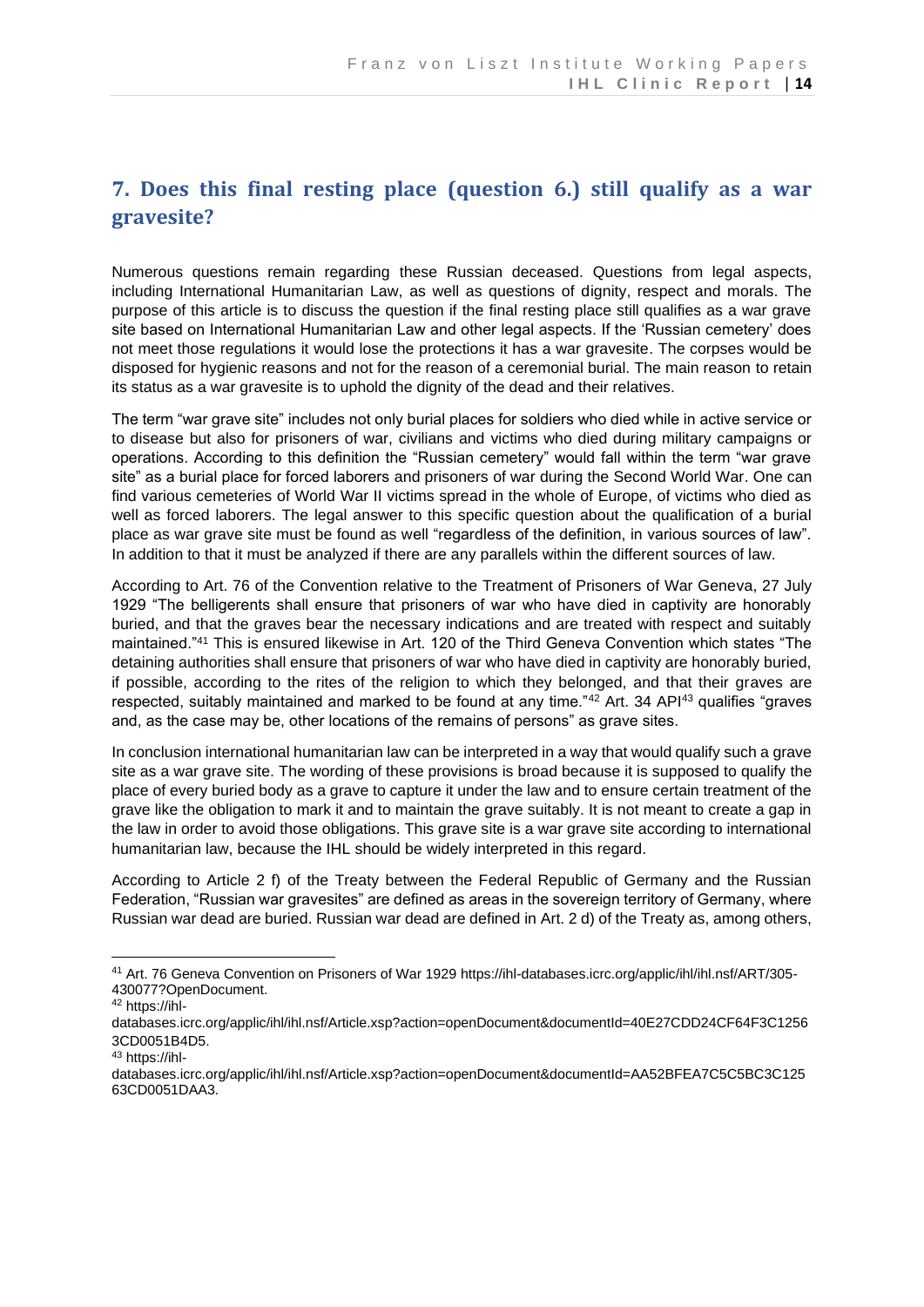Russians or Soviets who died during war captivity or from the consequences of war captivity during World War II until 31<sup>st</sup> March 1952.

If it is to be assumed that war dead continue to be buried at the original location and have thus found their final resting place there, their final resting place would still qualify as a war gravesite. It is the state's obligation to determine the existence of a war grave and to document and protect them.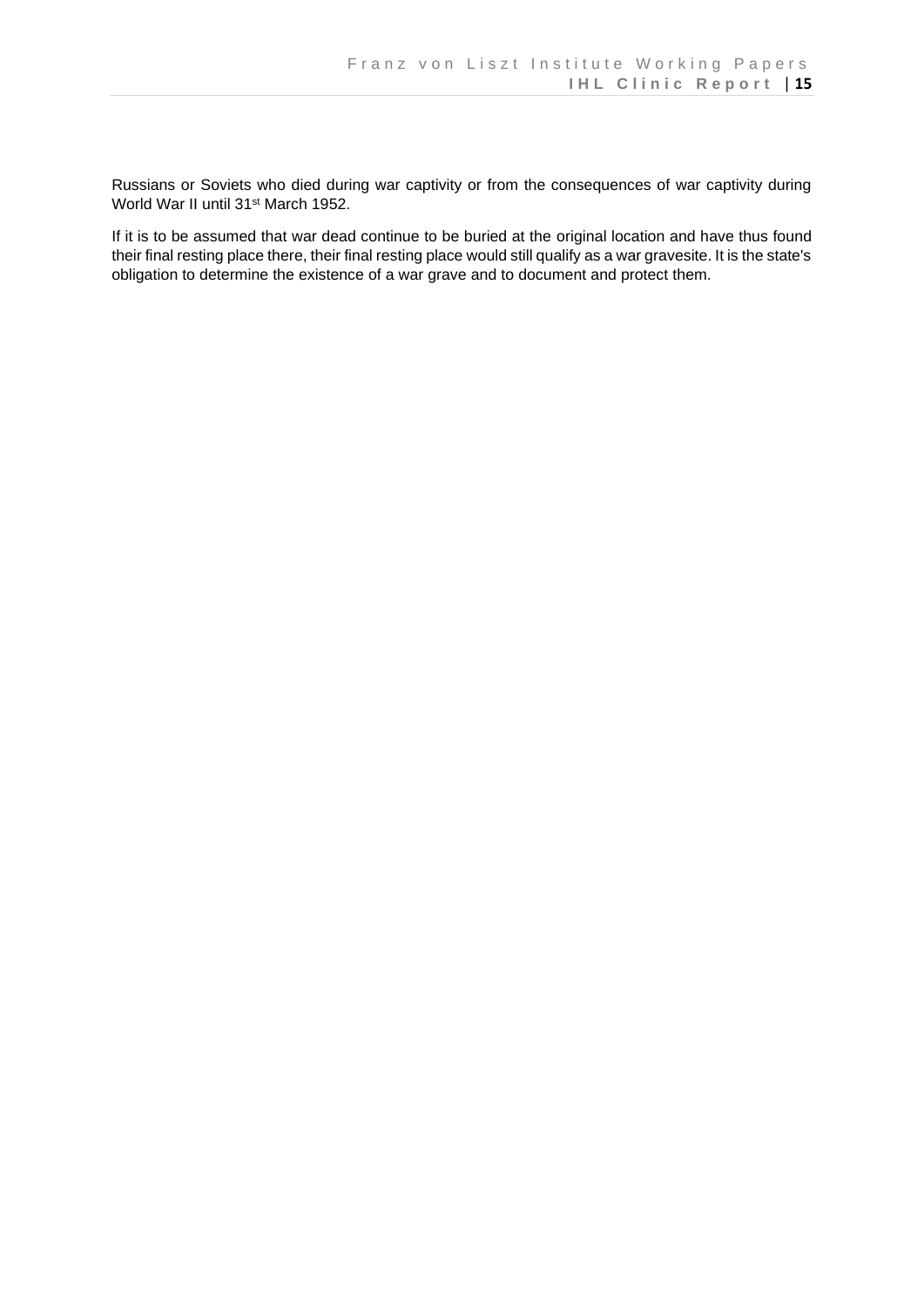## <span id="page-19-0"></span>**8. Is the establishment of a railway workshop next to or on the site of a war gravesite compatible with the dignity of this site?**

The obligation to respect war grave sites aims on the maintenance, to prevent vandalism and to conserve the area of the grave site. In order to ensure its conservation, the area above the remains of the war deaths should be free from constructions of all kinds.

the maintenance requires that every grave is marked and can be located. This is ensured by Art. 17(3) Geneva Convention I by stating that they should be "properly maintained and marked so that they may always be found".<sup>44</sup> It would be impossible to mark the graves under a railway workshop. This leads to the assumption that the obligations under the international humanitarian law cannot be maintained by allowing the construction of the railway workshop on the site because it would restrain the state from marking the graves properly and to ensure the conservation of the graves.

There is also a customary belief that the dead person shall decide about the conditions of his burial and the maintenance of his grave. The buried people did not state and according to the general perception it can be assumed that they would not want to lie under a railway workshop. This means that by allowing the building of this railway workshop the government would infringe the rights of the buried and their relatives, if they also do not want that, which also can be assumed likewise.

§ 1 I GräbG rules that victims of war and tyranny should be commemorated in a special way. § 2 GräbG ensures also that war graves must remain permanently and that war dead's right of rest is protected. According to that, the site is supposed to be protected and especially not be built with houses, factories, or any kind of building.

In Art. 3 I of the Treaty between Germany and Russia, it is ruled that the government must ensure the protection of war graves and the permanent right of rest. The war gravesite and its surrounding area must be kept free from facilities, that are not compatible with the dignity of the place. Possible facilities that are incompatible, could be those that are excessively loud, or their purpose contradicts to the resting place.

The establishment of a railway workshop on or next to the war gravesite can be assumed as a facility, that is excessively loud indeed and is therefore incompatible with the war graves dignity. Besides the legal documents, one could as well question the compatibility of the establishment of a railway workshop on or next to a gravesite with the dignity of the deceased. As for the specific case, a railway workshop is supposed to be established on a significant part on the area of the "Russenfriedhof". This plan would be, according to the previously mentioned notes, incompatible with the German federal law.

<sup>44</sup> [https://ihl-](https://ihl-databases.icrc.org/applic/ihl/ihl.nsf/Article.xsp?action=openDocument&documentId=6E2CC750300A2364C12563CD00519FEC.%20)

[databases.icrc.org/applic/ihl/ihl.nsf/Article.xsp?action=openDocument&documentId=6E2CC750300A2364C12563](https://ihl-databases.icrc.org/applic/ihl/ihl.nsf/Article.xsp?action=openDocument&documentId=6E2CC750300A2364C12563CD00519FEC.%20) [CD00519FEC.](https://ihl-databases.icrc.org/applic/ihl/ihl.nsf/Article.xsp?action=openDocument&documentId=6E2CC750300A2364C12563CD00519FEC.%20)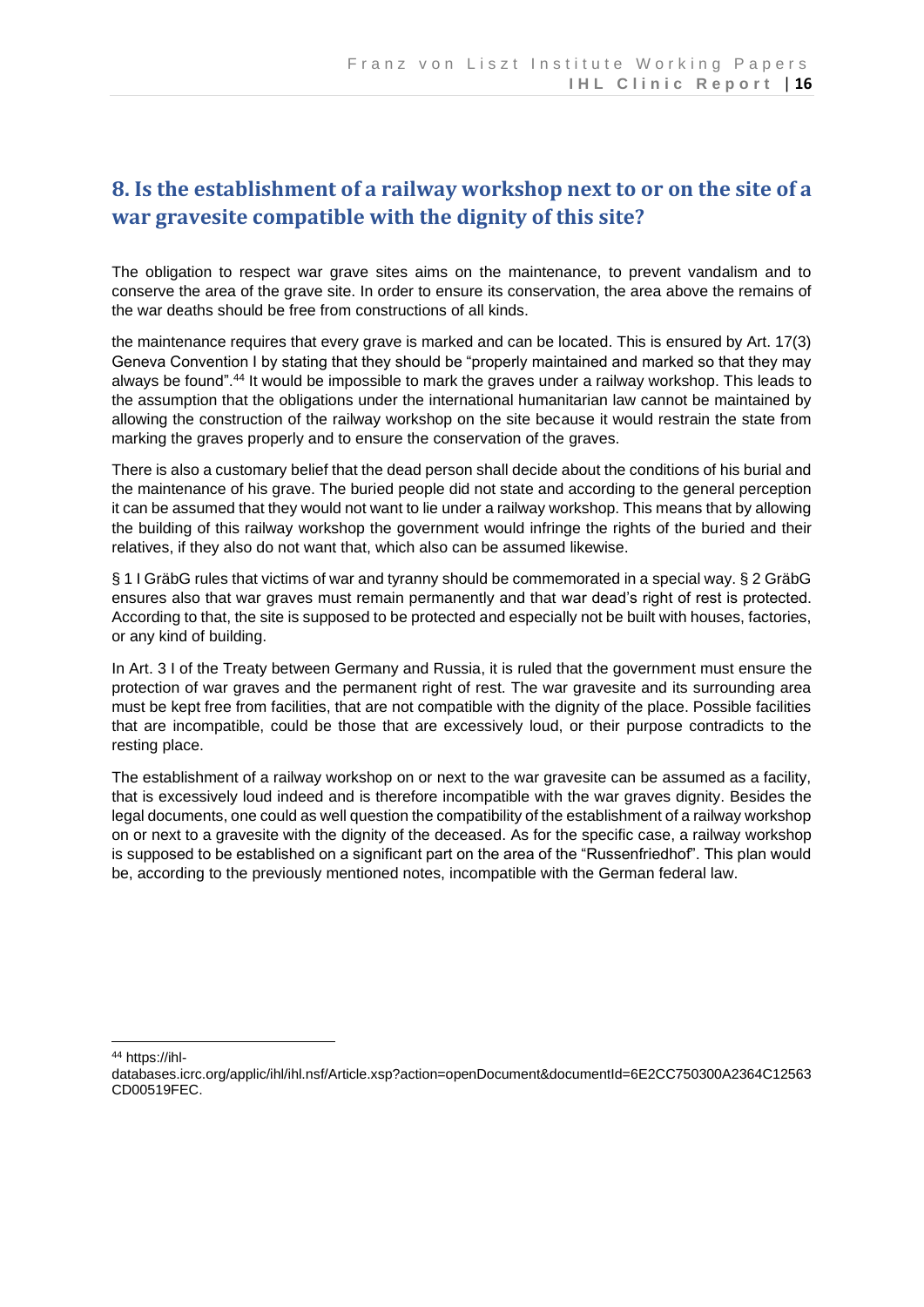### <span id="page-20-0"></span>**Summary**

#### **1. Does the "permanent right of rest" end as soon as the decomposition process is completed?**

The graves remain permanently even after the bodies have completed the decomposition process, consequently the permanent right of rest does not end.

#### **2. Does a war gravesite lose its status as soon as no more mortal remains can be found?**

A war gravesite does not lose its protection if no more mortal remains can be found.

#### **3. How can exhumation and reburial be carried out if no remains are found?**

The suggested situation is not regulated by International Humanitarian Law.

#### **4. Is a handwritten note on personal card 1 sufficient to prove burial in a cemetery?**

There is no explicit provision on whether or not a handwritten note is sufficient to prove the existence and location of a war grave, neither in international humanitarian law, the pertinent German statute (GräbG), nor in the Russian-German Treaty. It could be argued that, as a personal card fulfils at least all the necessary and main characteristics of a German death certificate as well as all the mandatory information according to Art.120(2) Geneva Convention III, it could be taken as sufficient proof for burial of the Russian war dead in the area of Oslebshausen.

#### **5. Can it still be assumed that the war dead remained in the cemetery if their names and/or other data, such as dates of birth and death, cannot be found on the official register lists of the reburial cemetery?**

It cannot be assumed that the war dead are reburied at the reburial cemetery without further information. According to the GräbG and the GräbVwV, official register lists of the reburial cemetery or the war grave itself are required. However, if it is not certain whether war dead are reburied or are still located at the original location, one cannot assume that the existence of a war grave is dissolved.

Once there is reason to believe, that not every war dead has actually and officially been reburied, the local authority has to ascertain, whether the war dead remains in the cemetery or not. § 8 GräbG and § 3 GräbVwV govern the procedure for the identification of unknown or unidentifiable dead.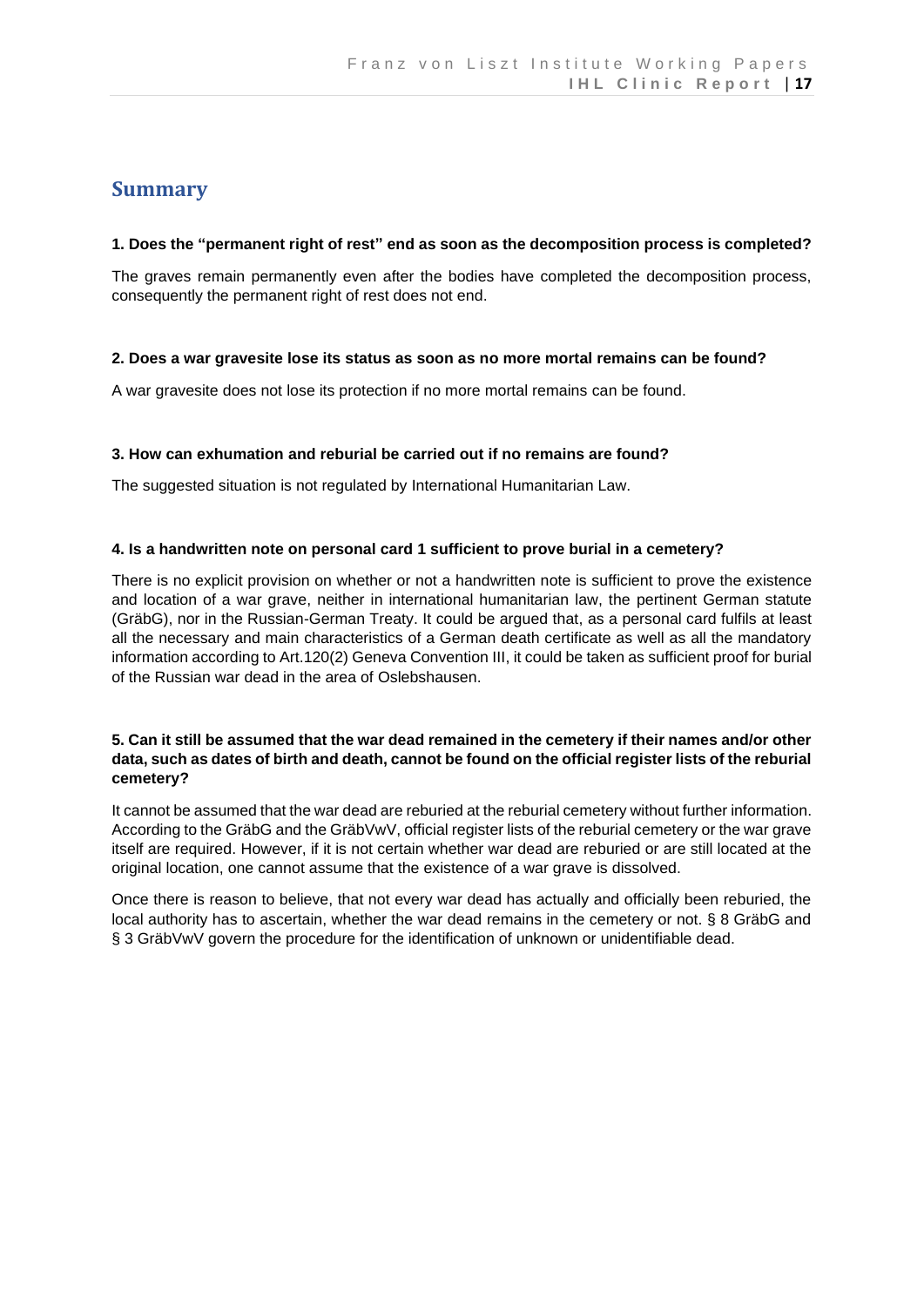#### **6. Is it to be assumed that war dead whose burial is documented for the cemetery (Question 4.) and whose exhumation and reburial cannot be proven (Question 5.) continue to be buried at the original location and that they have thus found their final resting place there?**

In the case of war dead whose burial is documented for the cemetery and whose exhumation and reburial cannot be proven, it must be assumed that they continue to be buried at the original location and that they have thus found their final resting place there. Although a war gravesite has to be specifically documented and the remaining of the war grave in this specific case is not officially proven, the purpose of International Humanitarian Law in this regard is to protect war graves and the dignity of the war dead. Because of that, war graves should be rather protected instead of ignoring indications of the potential remains of war dead. Therefore, it must be assumed that the war dead continue to be buried at the war grave or in this case the so-called "Russenfriedhof" and that they have found their final resting place there.

#### **7. Does this final resting place (question 6) still qualify as a war gravesite?**

Art. 34 API qualifies "graves and, as the case may be, other locations of the remains of persons" as grave sites.

In conclusion international humanitarian law can be interpreted in a way that would qualify such a grave site as a war grave site.

#### **8. Is the establishment of a railway workshop next to or on the site of a war gravesite compatible with the dignity of this site?**

The establishment of a railway workshop on or next to the war gravesite can be assumed as a facility, that is excessively loud indeed and is therefore incompatible with the war graves' dignity. Besides the legal documents, one could as well question the compatibility of the establishment of a railway workshop on or next to a gravesite with the dignity of the deceased.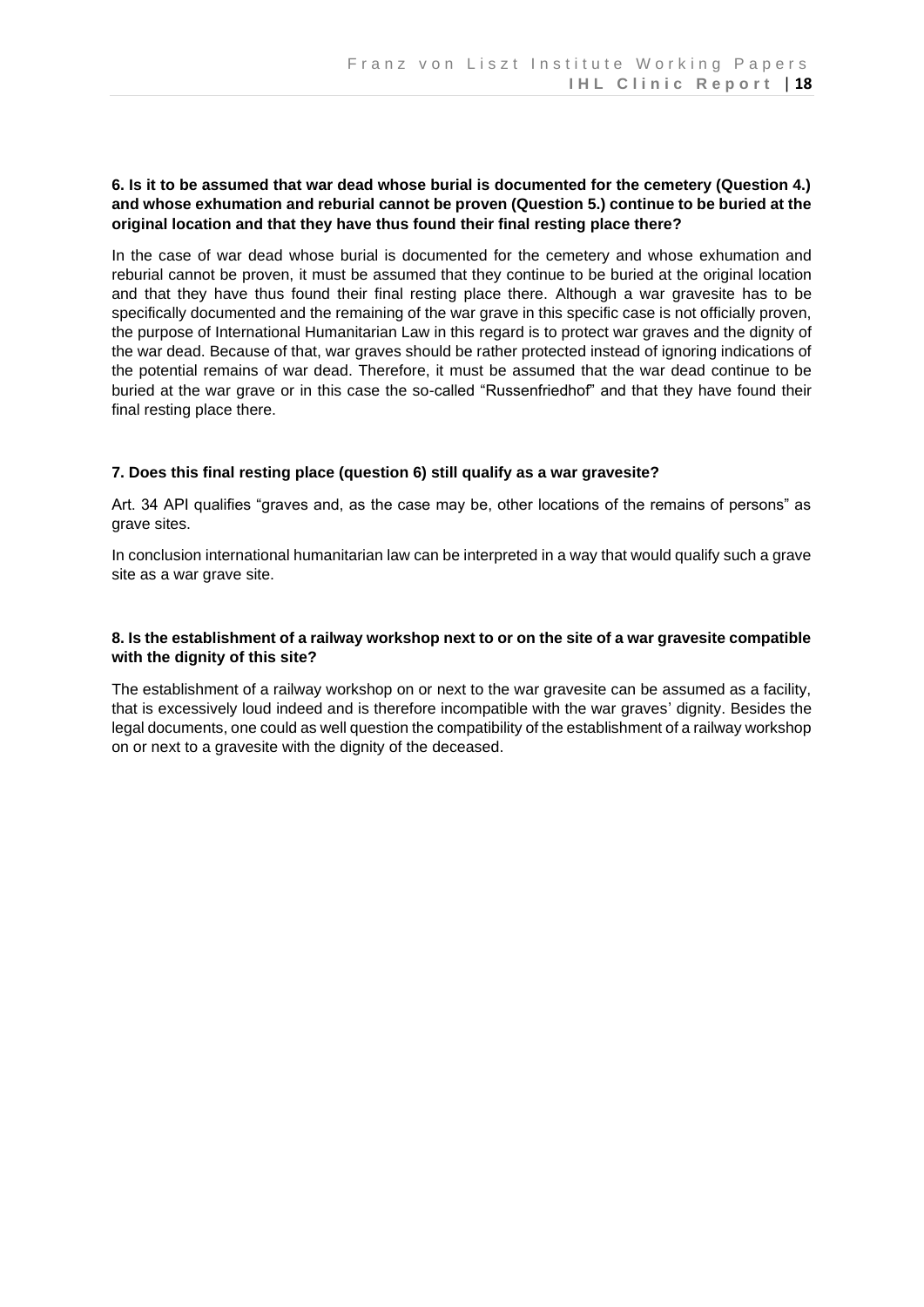#### **Zusammenfassende Antworten auf die Ausgangsfragen**

1. Endet das "dauernde Ruherecht" sobald der Verwesungsprozess abgeschlossen ist?

Nein, das dauernde Ruherecht bleibt auch nach abgeschlossenem Verwesungsprozess bestehen.

2. Verliert eine Kriegsgräberstätte ihren Status, sobald keine sterblichen Überreste mehr aufzufinden sind?

Nein, eine Kriegsgräberstätte behält ihren Status, auch wenn keine sterblichen Überreste mehr aufzufinden sind.

3. Wie kann eine Exhumierung und Umbettung vorgenommen werden, wenn keine sterblichen Überreste mehr aufzufinden sind?

Das Humanitäre Völkerrecht gibt keine (abschließende) Antwort auf diese Frage.

4. Ist ein handschriftlicher Vermerk auf der Personalkarte 1 hinreichend, um die Bestattung auf einem Friedhof nachzuweisen.

Zwar fehlt es an einer ausdrücklichen Regelung. Allerdings ist ein solcher Vermerk im Lichte der einschlägigen Bestimmungen des GräbG und von Art. 120 Abs. 2 des III. Genfer Abkommens hinreichend.

5. Ist weiterhin davon auszugehen, dass die Kriegstoten auf dem Friedhof verblieben sind, wenn sich deren Namen und/oder andere Daten, wie Geburts- und Sterbedaten nicht auf den offiziellen Registerlisten des Umbettungsfriedhofs finden lassen?

In Ermangelung ausdrücklicher Vorschriften sind hier die lokal zuständigen Behörden einzuschalten, die die Vorschriften des GräbG und der GräbVwV zu beachten haben.

6. Ist insofern davon auszugehen, dass Kriegstote, deren Bestattung für den Friedhof dokumentiert ist (Frage 4.) und deren Exhumierung und Umbettung nicht nachgewiesen werden kann (Frage 5.), weiterhin am ursprünglichen Standort bestattet sind und sie insofern dort ihre letzte Ruhestätte gefunden haben?

Das ist eine zutreffende Einschätzung.

7. Qualifiziert diese letzte Ruhestätte (Frage 6.) weiterhin als Kriegsgräberstätte?

Ja. Dies ergibt sich auch aus Art. 34 ZP I.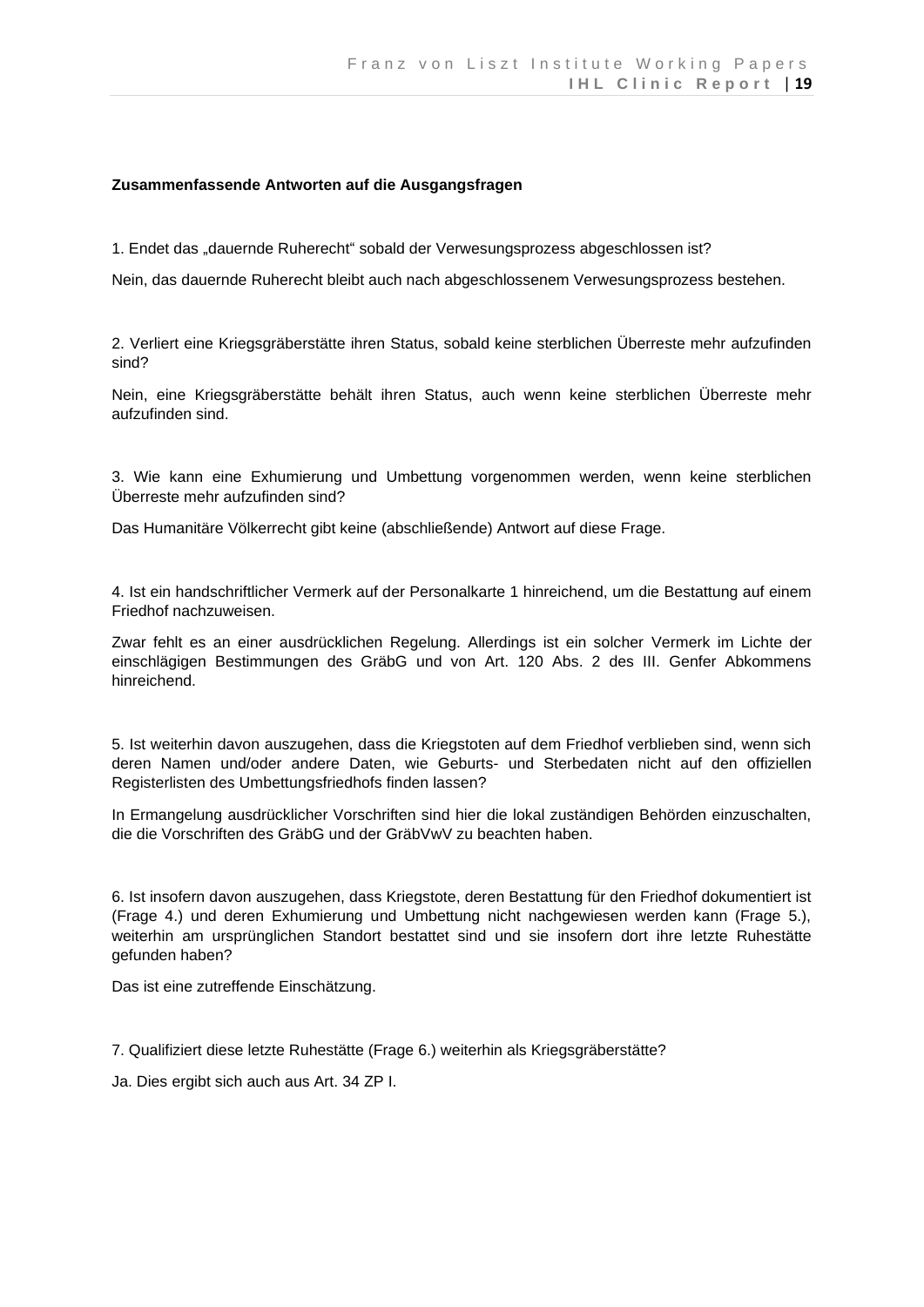8. Ist die Einrichtung einer Bahnwerkstatt neben bzw. auf dem Areal einer Kriegsgräberstätte mit der Würde dieser Stätte vereinbar?

Aus vielerlei Gründen ist die Einrichtung einer Bahnwerkstatt neben bzw. auf dem Areal einer Kriegsgräberstätte nicht mit der in den Genfer Abkommen und den Zusatzprotokollen vorgesehenen Schutzbestimmungen vereinbar.